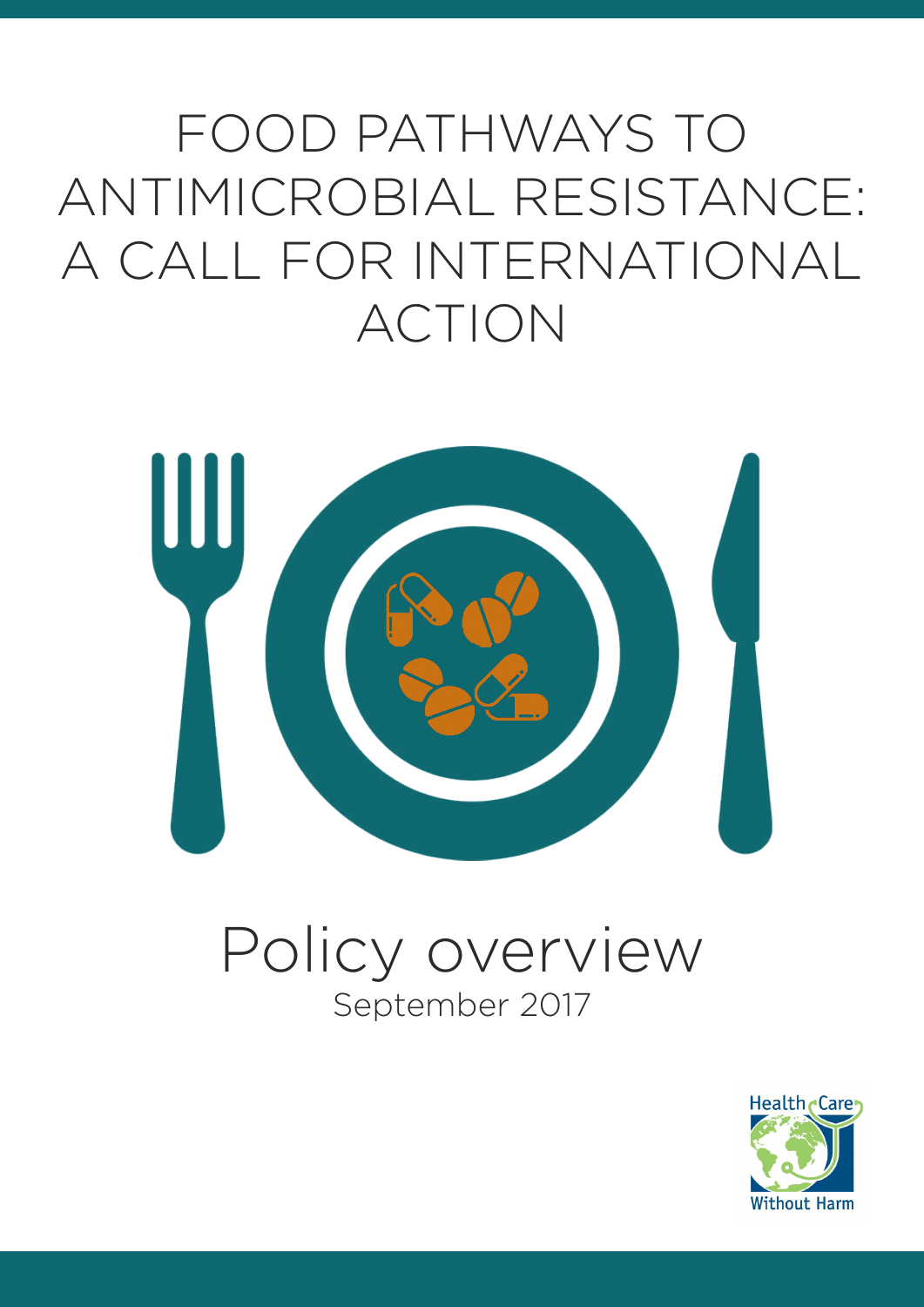# **CONTENTS**

| CONCLUSION |    |
|------------|----|
|            | 15 |
|            | 18 |

## **ACKNOWLEDGEMENTS**

**Authors:** Adela Maghear (HCWH Europe), Paola Hernández Olivan (HCWH Europe), Stacia Clinton (HCWH U.S. & Canada), Melanie Giangreco (HCWH U.S. & Canada), Betsy Skoda (HCWH U.S. & Canada)

**Editors:** Lloyd Evans (HCWH Europe), Aidan Long (HCWH Europe)

**Design:** Aidan Long (HCWH Europe)

**Images:** Cover, P.3, P.15 - Icons made by Freepik from www.flaticon.com

**Published:** September 2017

HCWH Europe would like to thank the valuable contributions and time of Anthony So and Steven Roach. We also would like to thank to the different organisations and projects mentioned in this policy overview for their meaningful efforts and their daily work to raise awareness and tackle the issue of antibiotic resistance. Progress has been made, but the fight is still on-going.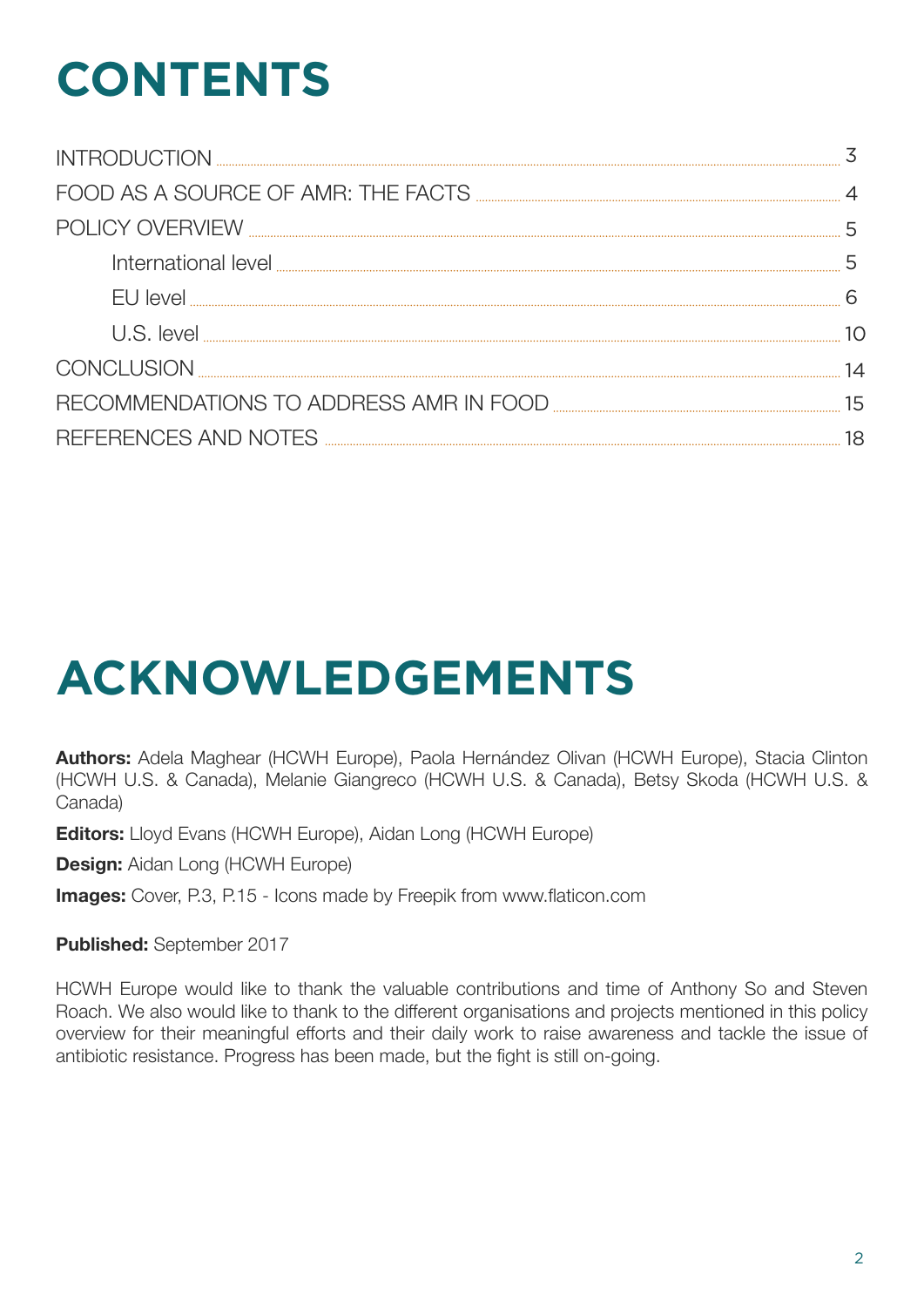# **INTRODUCTION**

Due to its rising prevalence, antimicrobial resistance (AMR) is a global threat to sustainable development. Whilst there are many diverse factors influencing the development and spread of AMR, the use of antibiotics in food production is one that has long been unrecognised. Several food ingredients contribute to AMR through production, processing, and even preparation in kitchens, including hospital kitchens.

Hospitals and health systems are on the front line when it comes to treating infections, they therefore play an important role in leading global action to protect public health, the environment, and the economy, through the food they choose to procure and serve.

Whilst some actions have already taken place at international and regional levels to respond to this growing challenge, this publication will provide a closer look at legislation and campaigns in Europe and the U.S. that are reforming the use and monitoring of antimicrobials within the food supply chain. This overview also includes Health Care Without Harm (HCWH)'s recommendations on identifying what is still needed to address this global threat, and how hospitals and healthcare systems can contribute to a safer, healthier, and more sustainable food supply chain.

#### **Food: an under-recognised pathway of AMR**

There are a number of risks associated with the intensive use of antimicrobials in agriculture;<sup>1</sup> drug-resistant strains of microorganisms can be passed on to humans via:

- 1. Direct contact with animals on farms
- 2. Processing, transport, or handling of food animals and food
- 3. The environment (e.g. contamination of water and soil via manure or waste water discharge from plants manufacturing antibiotics)

#### **What is AMR?**

Antimicrobial Resistance (AMR) is a broad term describing viral, parasitic, fungal, or bacterial microorganisms becoming resistant to antimicrobial drugs. This leads to treatments becoming ineffective, infections persisting, and an increased risk of infections spreading.<sup>2</sup> Resistance to antibiotics is of particular concern: it is considered one of the greatest global threats to public health.3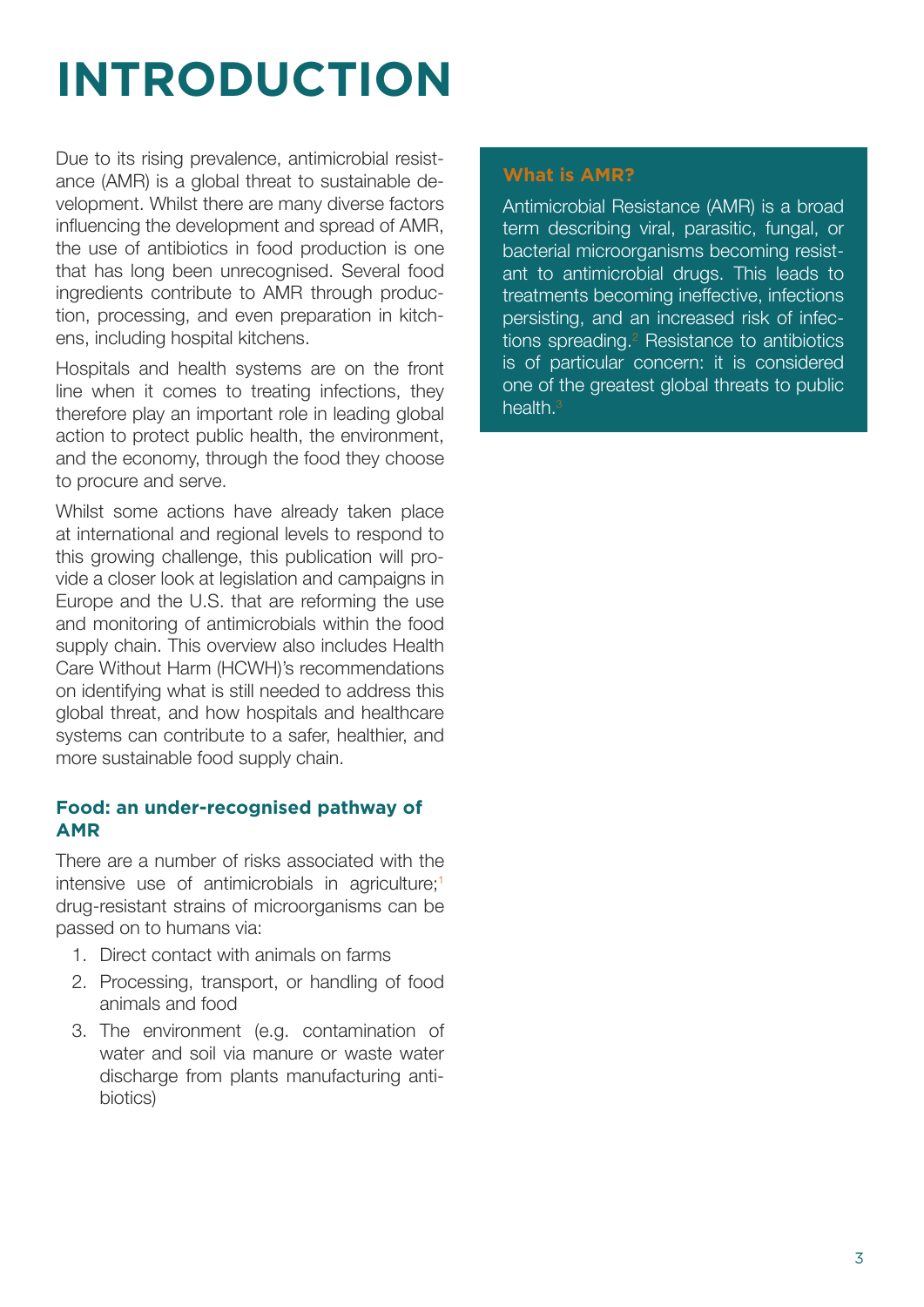### **FOOD AS A SOURCE OF AMR: THE FACTS**

By **2050**, drug resistant infections will cause approximately

### **10 million deaths** worldwide -

over 14 times the current number (700,000)4



Antibiotic resistant bacteria can be found in soil, air, water, animals, and people 1



Global consumption of antibiotics in agriculture will increase by 67% from 2010 to 2030. Consumption of antibiotics in BRICS countries (Brazil, Russia, India, China, and South Africa) will increase by 99% in the same period

### Across the world, the vast majority of medically important antibiotics for human health (by weight) are not used in human medicine, but in veterinary medicine



More than 70% of all antibiotics sold in the U.S. are used in livestock/animal agriculture



The European Medicine Agency showed that approximately two thirds of all antibiotics used in 26 European countries were used in farm animals 6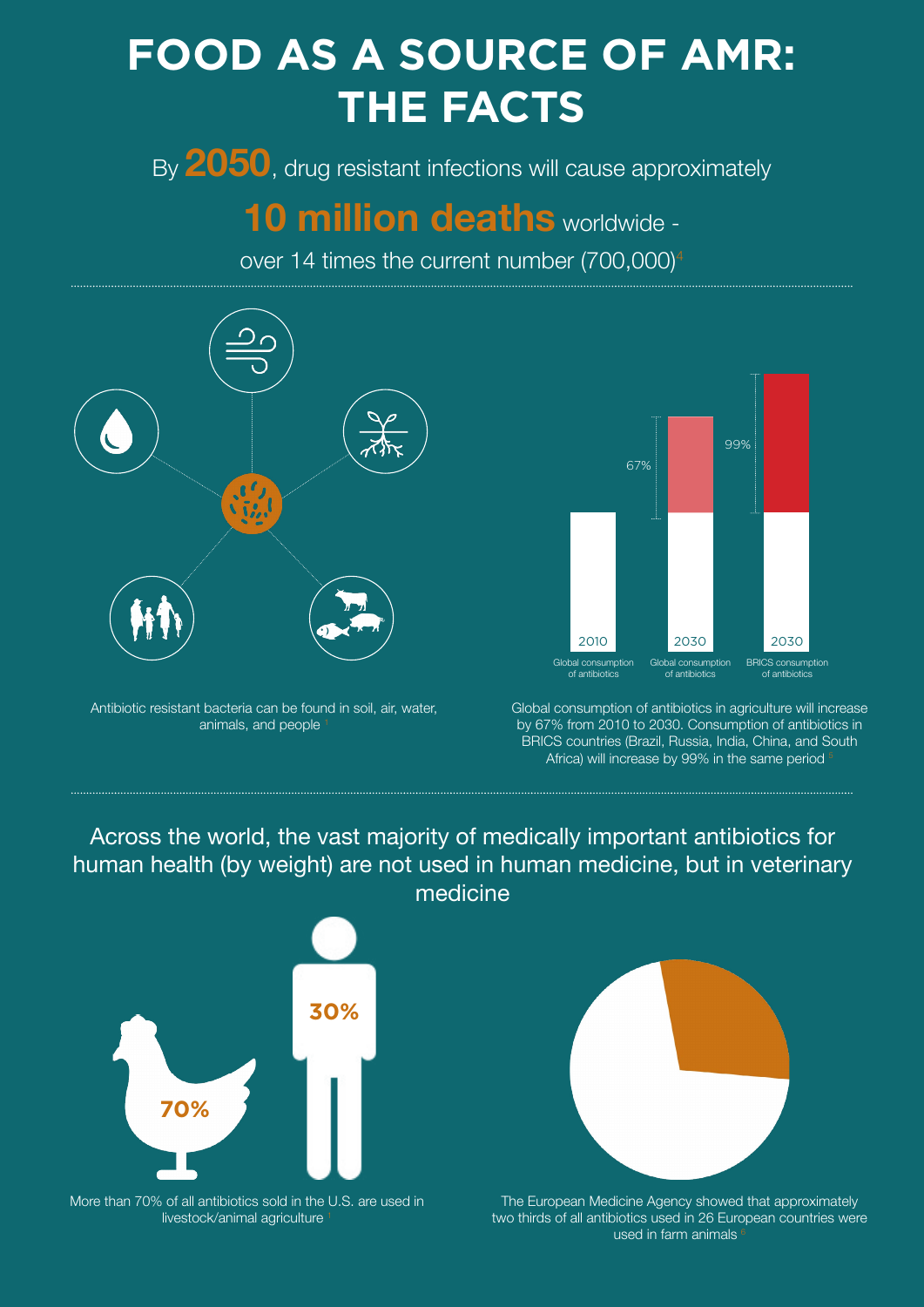# **POLICY OVERVIEW**

Notable policy instruments to tackle AMR in humans already exist at the international, EU, and U.S. levels but they are inadequate in addressing the increasing problem of antimicrobial resistant bacteria spreading in the environment. HCWH asserts that the healthcare sector should play a leadership role in the fight against AMR: taking action in their own facilities and advocating for effective and comprehensive policy measures.

Hospitals and health systems throughout the world can take a comprehensive approach to reduce AMR in humans and the environment by supporting actions that encourage medical professionals to safely minimise the prescription of antibiotics and implement healthy and sustainable food policies in their facilities.

### **INTERNATIONAL LEVEL**

Due to intensified human mobility and trade of food and animals, antibiotic resistance is a problem that crosses national borders; overuse of antibiotics (and consequent resistance) in one region will undermine achievements in containing AMR elsewhere.7 For this reason, all countries must pay greater attention to the spread of AMR – international, cross-sectoral, and collaborative action is needed.

**The Transatlantic Taskforce on Antimicrobial Resistance (TATFAR)** was established in 2009 for future collaborations between the U.S. and the EU in order to increase information exchange, understand best approaches and practices, as well as develop peer relationships.<sup>8</sup>

To address the challenge of AMR at the international level and to fulfil the overall goal of the **Global Action Plan on Antimicrobial Resistance** (adopted in May 2015 at the World Health Assembly), the **World Health Organization (WHO)** in collaboration with the **Food and Agriculture Organization of the United Nations (FAO)** and the **World Organisation for Animal Health (OIE)**, has published multiple global strategies for AMR containment.

This Global Action Plan aims "to ensure, for as long as possible, continuity of the ability to treat and prevent infectious diseases with effective and safe medicines that are quality-assured, used in a

responsible way, and accessible to all who need them<sup>"9</sup>

#### **AMR and the SDGs**

During recent decades, the issue and consequences of AMR have become part of the global health agenda, however, AMR has been omitted from the targets of the United Nations Sustainable Development Goals (SDGs) and is only mentioned in paragraph 26 of the 2030 Agenda for Sustainable Development:

*"We will equally accelerate the pace of progress made in fighting malaria, HIV/ AIDS, tuberculosis, hepatitis, Ebola and other communicable diseases and epidemics, including by addressing growing anti-microbial resistance and the problem of unattended diseases affecting developing countries".*<sup>10</sup>

As stated during the  $71<sup>st</sup>$  meeting of the United Nations General Assembly (26th September 2016),<sup>11,12</sup> AMR may impact upon the achievement of specific SDGs, including:

- **SDG 1:** End poverty in all its forms everywhere
- **SDG 2:** End hunger, achieve food security and improved nutrition, and promote sustainable agriculture
- **SDG 3:** Ensure healthy lives and promote well-being for all at all ages
- **SDG 6:** Ensure availability and sustainable management of water and sanitation for all
- **SDG 8:** Promote sustained, inclusive, and sustainable economic growth, full and productive employment, and decent work for all
- **SDG 12:** Ensure sustainable consumption and production patterns
- **SDG 17:** Strengthen the means of implementation and revitalise the Global Partnership for Sustainable Development.<sup>13</sup>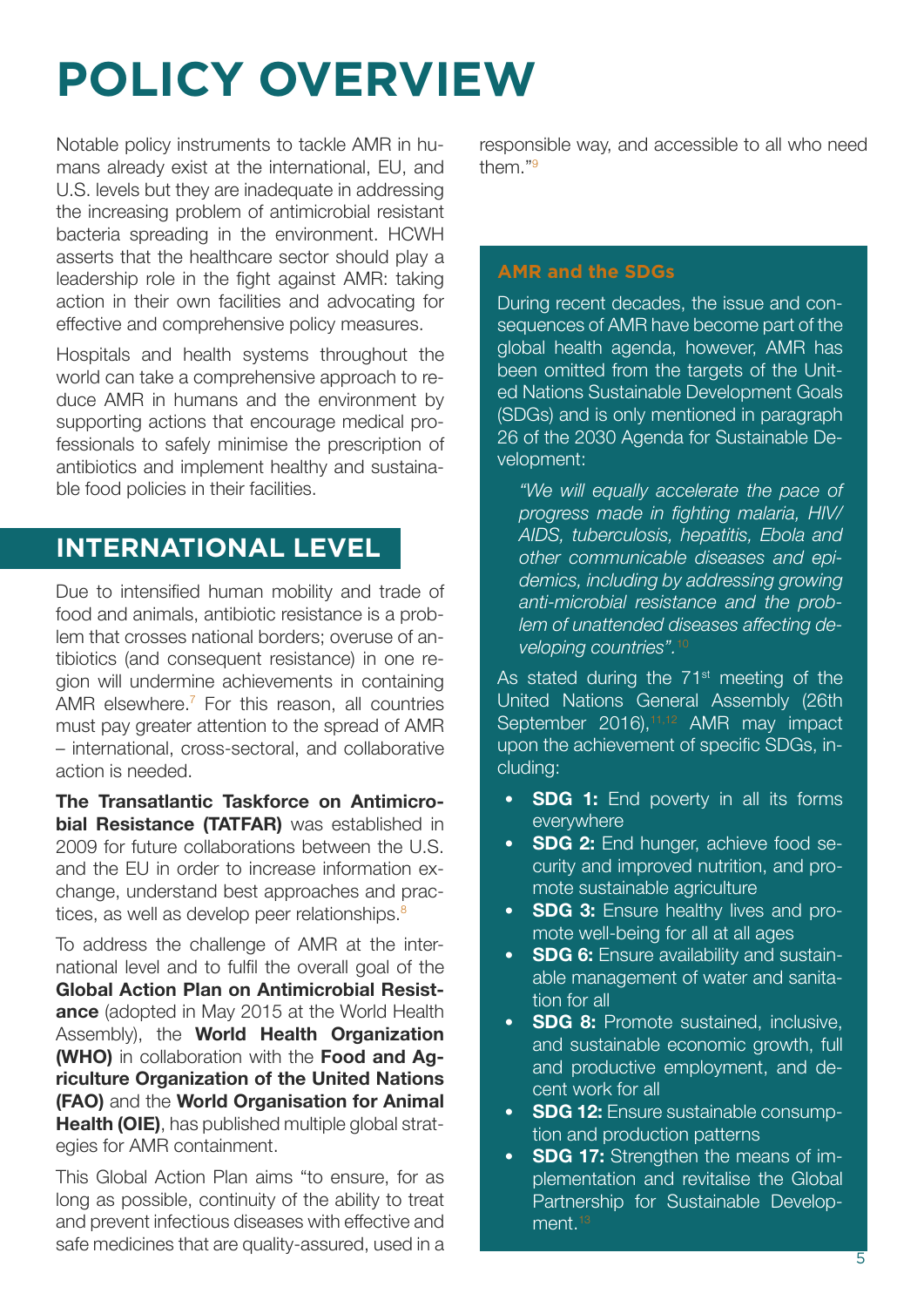To manage the consequential risk arising from antibiotic use in agriculture, the WHO has also created (and continues to update) a list of medically important antibiotics, as well as providing guidance on surveillance of antibiotic resistance and antibiotic use.<sup> $14,15$ </sup> The OIE also has numerous activities linked to antibiotic resistance, including a list of antibiotics important for animal agriculture and a global survey of veterinary antibiotics sales and use.16,17 Other OIE publications and resources are also available online for:

- Improving political and general awareness of AMR
- Promoting better practices in food and agricultural systems
- Ensuring prudent use of antimicrobials to help combat AMR

This risk management will be achieved in the spirit of a 'One Health Approach'\* throughout the FAO's **Code of Practice to Minimize and Contain Antimicrobial Resistance**. 18 This Code of Practice focuses on antimicrobial use in food– producing animals and recognises that antimicrobial resistance is also an ecological problem; it will be reviewed and updated by a task force starting in October 2017.<sup>19</sup>

*\** **'One Health'** *is an approach to designing and implementing programmes, policies, legislation and research in*  which multiple sectors communicate and work together *to achieve better public health outcomes.<sup>20</sup>*

### **EU LEVEL**

The EU has been quick to recognise the importance of tackling AMR - reinforcing policies for animal health, as well as investing in research for more new antimicrobial molecules and alternatives. The EU supports numerous initiatives and programmes at a national level - such as supporting Member States in the development of national action plans on AMR.

To better coordinate and align worldwide AMR reduction efforts, the EU also works at the international level: collaborating with the WHO, OIE, FAO, and members of the G7. Despite the EU's strong position to act and its leadership in tackling AMR, there are still, however, areas for further research and improvement, e.g. negative impacts of AMR in the environment (particularly on food chains), and discrepancies between Member States' actions towards tackling AMR.

This section provides an overview of adopted and proposed EU legislation and guidelines to reduce the overuse of antimicrobials in animals, as well as the prevalence of drug-resistant bacteria. Unless the proposed policy actions at the European level effectively address all causes of AMR (including the overuse and misuse of antimicrobials within the food chain), Europe will fail to make further progress in coping with this increasing threat.

#### **Adopted EU legislation**

The following areas are covered by currently adopted EU legislation:

- Market authorisation rules for food and feed additives
- Quality of foodstuffs of animal origin
- Requirements regarding the prudent use of antimicrobials
- Monitoring of zoonoses (commutable diseases between vertebrate animals and humans) and zoonotic agents (pathogens of such diseases e.g. viruses, bacteria etc.).<sup>21</sup>

**Regulation (EC) No 1831/2003**<sup>22</sup> on additives for use in animal nutrition represents one of the most important achievements of current EU legislation: banning the use of antibiotics as growth promoters in animals. This ban has been in place since 1<sup>st</sup> January 2006.

**Directive 2001/82/EC**<sup>23</sup> **of the Community code relating to veterinary medicinal products** - Annex I of this Directive requires that the application file for marketing authorisation must provide data on the potential emergence of resistance.

Following referral procedures under Article 35 of this Directive, certain **Commission Decisions** are based on opinions of the European Medicines Agency (EMA) and Committee for Medicinal Products for Veterinary Use (CVMP) regarding critically important antimicrobials, such as:

• Quinolones – "ensure that the products identified [quinolones] are indicated only for appropriate conditions, that dosage strategies are set to minimise the likelihood of development of antimicrobial resistance, and that appropriate withdrawal periods are fixed to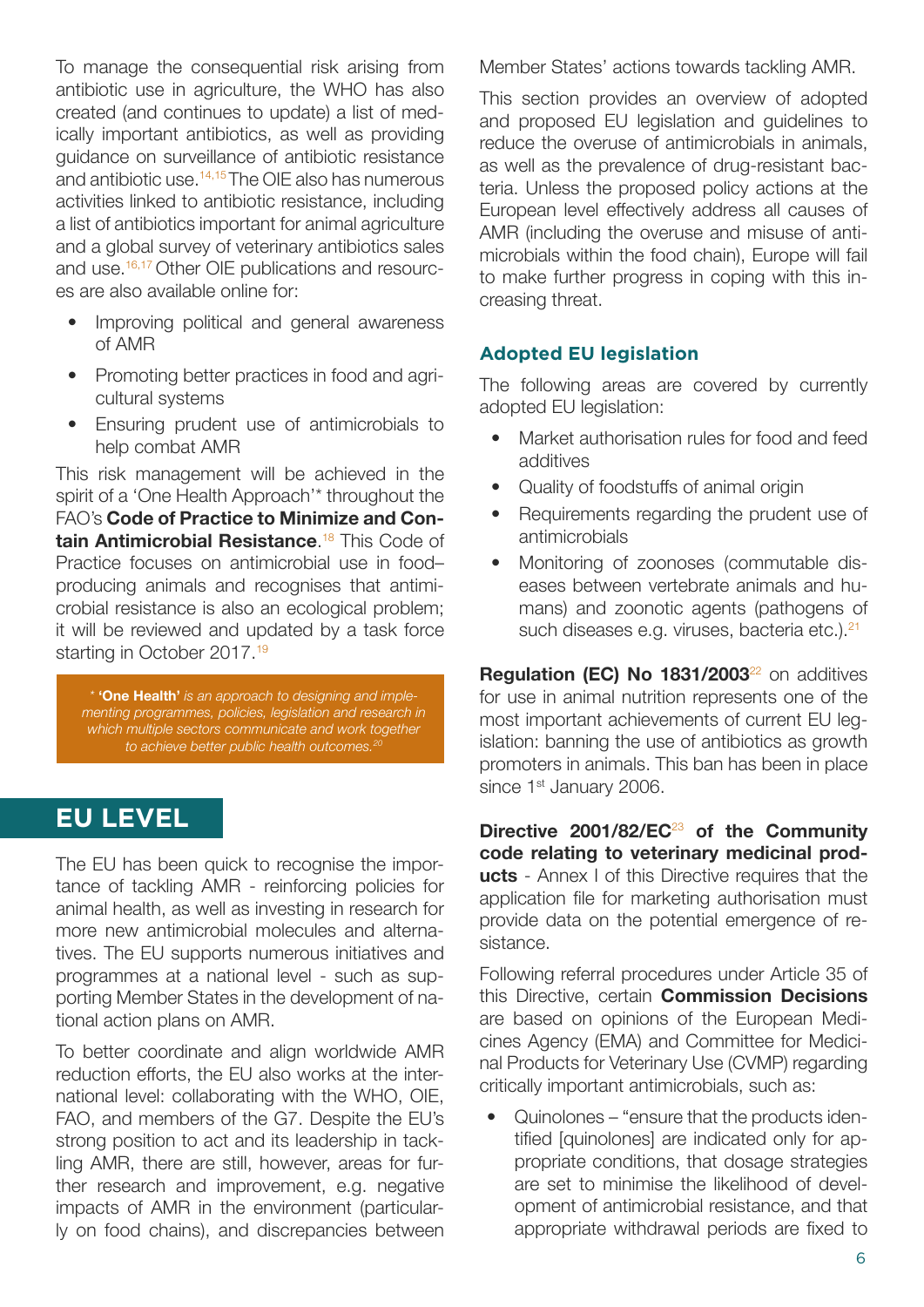guarantee consumer protection" (2010).24

- Third and fourth generation cephalosporins – in 2012 the CVMP was positive regarding the inclusion of prudent use of these cephalosporins in food producing animals in the EU: they required that the risk associated with potential misuse in poultry and the need for specific measures, in particular the need for warning sentences in the product information, be addressed.<sup>25</sup>
- Polymyxins, the fifth most-sold antimicrobial class in 2014, account for 6.6% of total antimicrobial sales in 29 European countries.<sup>26</sup> More recently, the EU has adopted a tiered approach to curbing the use of polymyxin E, also known as colistin.
	- » Due to the potential serious health risk of colistin to both human and animal health, on 10<sup>th</sup> February 2010, CVMP adopted an opinion recommending that the market authorisation for individual medicinal formulations to be administered in drinking water for food producing animals should be specific to each formulation. Oral solutions, powders for injection, infusion, or inhalation that contain a 2,000,000 IU/ml concentration of colistin should each have a specific summary of the product characteristics (SPC), included in labelling and packaging. The aim is to ensure that correct dosage and withdrawal periods are observed (where applicable). The withdrawal period is a specific set period of time that must elapse between the last dose of veterinary medicine and when the affected animal(s) or animal products can enter the food chain.<sup>27,28</sup>

**Regulation (EC) No 470/2009** provides community procedures for establishing residue limits of pharmacologically active substances in foodstuffs of animal origin. This Regulation states that scientific risk assessments of pharmacologically active substances intended for veterinary medicinal products in the EU should examine the risk of microbiological effects to human beings.<sup>29</sup> In support of the existing pharmaceutical legislation, more detailed requirements on the quality of the medicinal products for veterinary use (including antimicrobials) have been provided in a series of guidelines at the EU level:

• **Volume 8** - Maximum residue limits guidelines (MRLs). In the general safety evaluation principles of residues concerning veterinary medicinal products in the EU, it is stated that "in the case of antibiotics and similar substances, the possibility of a microbiological risk addressing both the development of antimicrobial resistance in bacteria of the human gut flora and disruption of the colonisation barrier may also need to be considered."30

**Directive 2003/99/EC** on the monitoring of zoonoses and zoonotic agents sets an obligation for EU Member States to ensure that "monitoring provides comparable data on the occurrence of antimicrobial resistance in zoonotic agents and, in so far as they present a threat to public health, other agents."31 This Directive amends Council Decision 90/424/EEC<sup>32</sup> and repeals Council Directive 92/117/FFC.<sup>33</sup>

**Commission Implementing Decision 2013/652/EU** on the monitoring and reporting of antimicrobial resistance in commensal\* and zoonotic bacteria.<sup>34</sup> This document provides further information on:

- The sampling framework and collection of isolates (cultures of microorganisms isolated for study) by Member States
- How analysis by national reference laboratories should be achieved
- The assessment and reporting of the AMR monitoring
- The publication and confidentiality of data provided by the Member States.

**Regulation (EU) 2016/429 on transmissible animal diseases** (also known as 'Animal Health Law') complements the provisions in the veterinary medicines and medicated feed proposals; this regulation follows the EU Animal Health strategy principle "Prevention is better than cure".<sup>35</sup> It will be applied starting from 21<sup>st</sup> April 2021 and proposes:

- General preventive measures and behaviours that are aimed to contribute to reducing the use of antibiotics
- Rules on the prudent use of veterinary medicinal products (VMPs)
- Responsibilities, knowledge, awareness of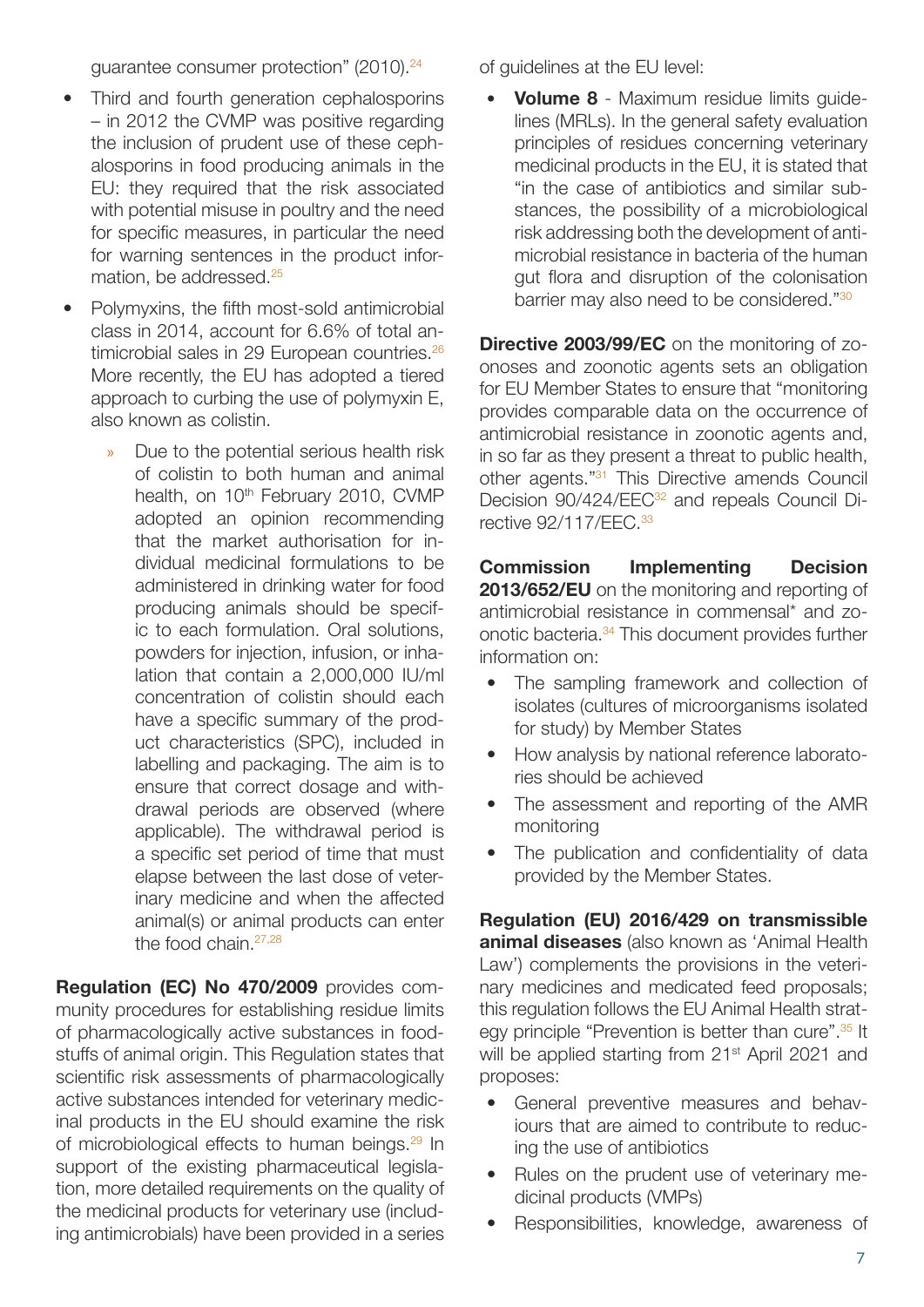#### operators and veterinarians

It also proposes some specific measures, such as that a "computerised interactive information system for the effective collection and management of surveillance data should be established at Union level for listed diseases and, when relevant, for emerging diseases or antimicrobial-resistant pathogens."<sup>35</sup>

*\* Bacteria that don't affect a human host i.e. non-pathogenic bacteria in a harmless symbiotic relationship*

#### **On-going EU legislative proposals**

**The Regulation on veterinary medicinal products (VMPs)** proposed by the European Commission is currently being negotiated within the European Council (since June 2017).<sup>36</sup> Whilst **Directive 2001/82/EC24**<sup>23</sup> scarcely mentions antimicrobial resistance, the Commission's current proposal contains a comprehensive package of specific provisions for addressing AMR, aiming to safeguard public health, animal health, food safety, and the environment. These provisions are based on two areas:

- The marketing authorisation of the antimicrobial VMPs: all antimicrobial products shall be subject to veterinary prescription, and the marketing authorisation will be refused if:
	- » The product is presented as growth promoter
	- » The "risk to public health due to AMR development outweighs the benefits to animal health"
	- » The antimicrobial is reserved for treatment of certain infections in humans

The proposed regulation on VMPs would empower the European Commission to establish rules for designation and designate antimicrobials reserved for humans (Art. 32(3)(4)). Additionally, the period of protection of technical documentation for new veterinary antimicrobials would be extended to 14 years.

- Post-marketing authorisation measures, which focus on the:
	- » Collection of data on sales and use of VMPs
		- Relevant and comparable data shall be collected and sent to the EMA
- The EMA shall analyse the data and publish annual reports
- The European Commission shall establish detailed rules on methods of gathering data and of their transfer to the EMA
- The European Commission may set up the format and the requirements for the data
- Supply and use of VMPs
	- Prescribers (i.e. veterinary doctors) shall only distribute antimicrobial products for animals under their care, and only in the amount required for the treatment concerned
	- The European Commission may establish a list of products which cannot be used off-label (i.e. prescribing a drug outside of it's intended use) or can only be used subject to certain conditions
	- Whilst there are not specific advertising provisions for antimicrobial VMPs, they are included in the advertising provisions for VMPs in general. Advertising should not lead to overconsumption and should be banned for prescription-only products (except to prescribers and suppliers).

**The Regulation on medicated feed (already)** revised by the European Parliament and European Council) is now awaiting progress on the Regulation on veterinary medicinal products.<sup>37</sup> A main objective of this proposed medicated feed regulation is to fight the misuse of antimicrobials by setting the following provisions:

- Banning the use in medicated feed for preventive treatment or as a growth promoter
- Requiring diagnosis of a disease prior to mandatory prescription for medicated feed
- Limiting treatment duration and the prescription's period of validity
- Establishing an EU-wide residue limit for veterinary medicines in ordinary feed.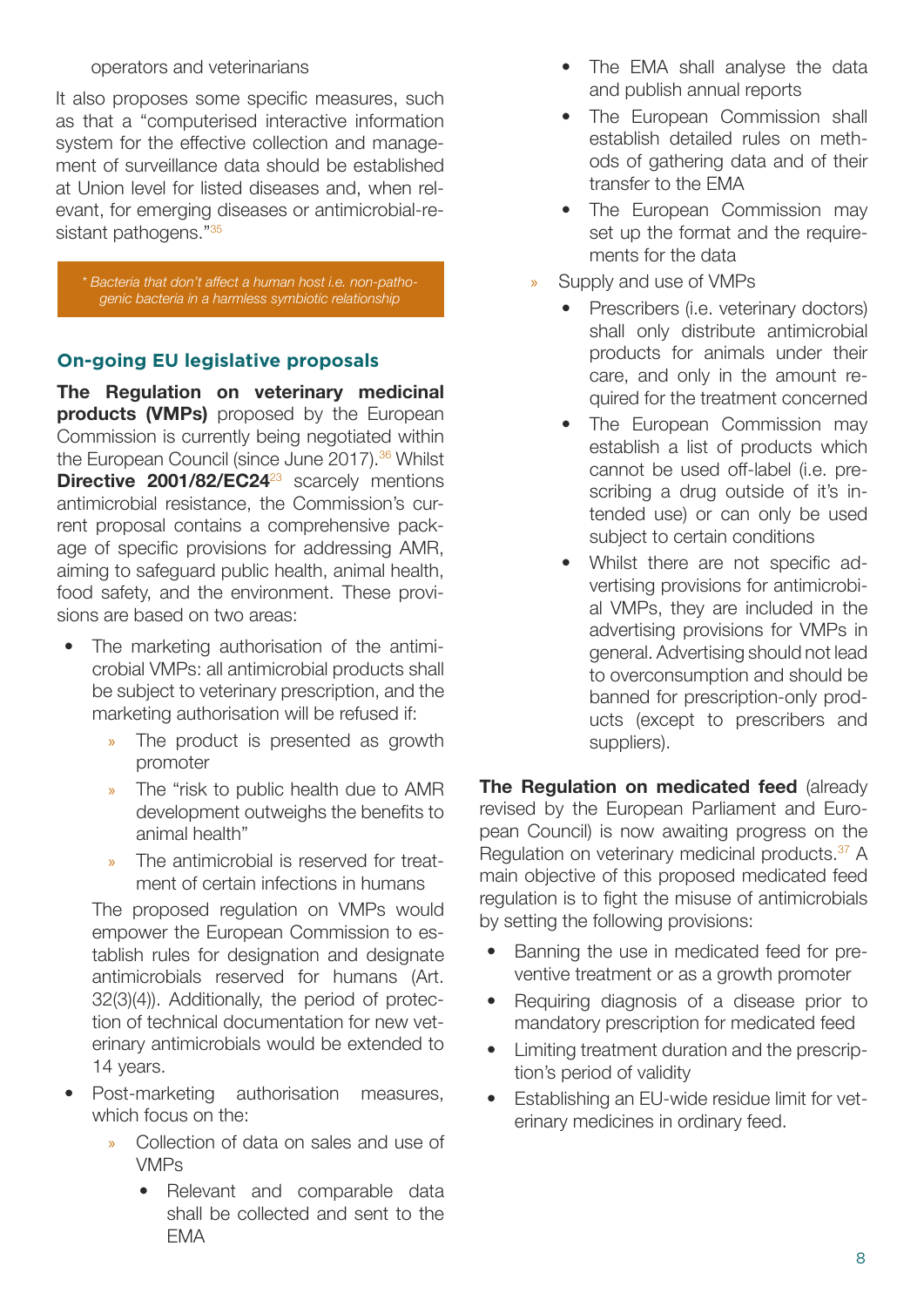#### **Non-legislative tools at the EU level**

In addition to adopted and proposed legislation, the EU also has some non-legislative instruments to support Member States in containing the development of AMR through prudent usage of antimicrobial drugs. These include the

European Commission's **Guidelines for the prudent use of antimicrobials in veterinary medicine** (September 2015)<sup>38</sup> or the European Medicines Agency (EMA) guidelines, recommendations, scientific advice, and joint reports with other EU agencies.

Under the coordination of the EMA, the **European Surveillance of Veterinary Antimicrobial Consumption Network (ESVAC)** collects information on how antimicrobial medicines are used in animals across the EU. The information is used to "identify possible risk factors that could lead to the development and spread of antimicrobial resistance in animals."39

The **Action Plan against the rising threats from Antimicrobial Resistance** was a fiveyear plan published by the European Commission in 2011.<sup>40</sup> Action two of this plan focussed on strengthening the regulatory framework regarding veterinary medicinal products and medicated feed. In 2017, the European Commission launched the **European One Health Action Plan against Antimicrobial Resistance (AMR)**41 in which the Commission engages in addressing AMR. Several of the actions contained in the plan concern AMR in food and contribute to the following objectives:

- 2.1 Better evidence and awareness of the challenges of AMR
- 2.2 Better coordination and implementation of EU rules to tackle AMR
- 2.5 Stronger partnership against AMR and better availability of antimicrobials
- 3.1 Improve knowledge on detection, effective infection control, and surveillance
- 4.2 Stronger bilateral partnership for stronger cooperation
- 4.3 Cooperating with developing countries

**European Antibiotic Awareness Day** takes place annually on 18th November and aims to raise awareness about the public health impact of antibiotic resistance and the importance of prudent antibiotic use.42

#### **Campaigns and educational material about AMR in food at the EU level**

As part of the 'One Health' approach (see page 6), European regulations concerning AMR in humans, animals, and the environment must consider the work of different European organisations and alliances prioritising the issue of antibiotic abuse, including:

- **The European Public Health Alliance (EPHA)** is a European network that works to improve health and strengthen the voice of public health in Europe.43 EPHA has examined the legal framework and opportunities (from both the human and animal point of view) to tackle antimicrobial resistance in the follow-up European Action Plan.
- **The Alliance to Save our Antibiotics** calls for EU-wide targets to reduce antibiotic use in agriculture - 50% by 2020 and 80% by 2050.44 The alliance proposes urgent actions to ban routine preventative use of critically important antibiotics in groups of healthy animals; it works with farmers, food businesses, retailers, academics, policy makers, and human health organisations. The alliance also researches antibiotic use in different animal sectors (pig, poultry, dairy, etc.) primarily in the UK as well as other European countries, analysing best initiatives and discussing solutions and next steps. The organisation's latest research revealed the presence of Methicillin-Resistant *Staphylococcus Au*reus (MRSA) in supermarket pork.<sup>45</sup>
- **The European Food Information Council (EUFIC) and The European Consumer Organisation (BEUC)** - two of the most important European consumer-oriented organisations - have produced educational materials to raise awareness about the causes of AMR.<sup>46,47</sup> They also provide information on preventive measures for avoiding misuse or overuse of antimicrobials in livestock and human medicine. BEUC's **'From Farm to You'** campaign won the 2016 EU Health Award for NGO's fighting AMR.<sup>48,49</sup>
- **ReAct Europe** is one of the first international independent networks to articulate the complex nature of antibiotic resistance and its drivers.<sup>50</sup> ReAct has produced numerous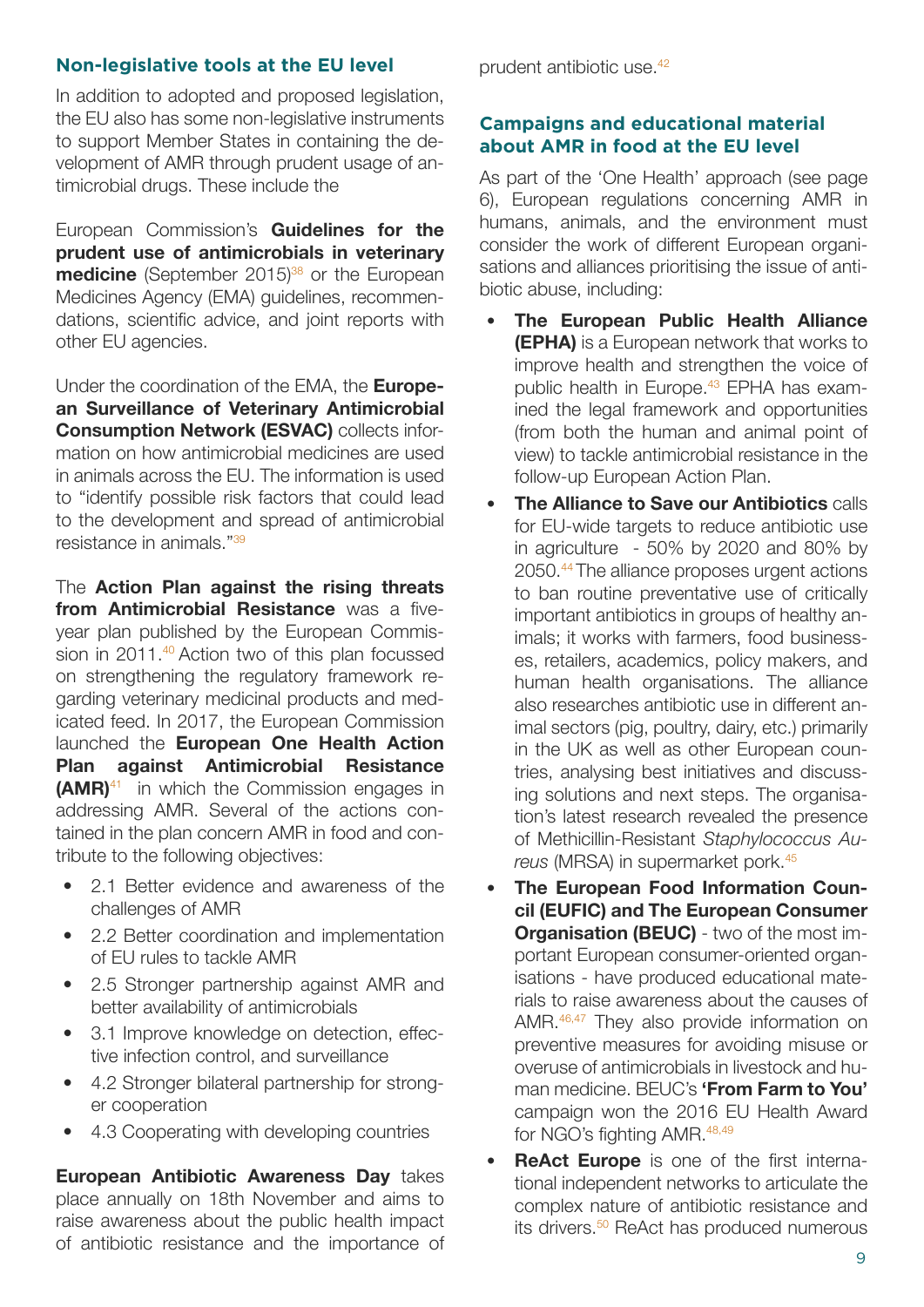educational resources and a toolbox aimed at students, communities, farmers, veterinarians, and health professionals, which is available in both English and Spanish.<sup>51,52</sup> These resources explain the main contributing factors to the development of AMR, (particularly for the healthcare sector) in terms of prescribing, dispensing, and other standard protocols, highlighting both the financial and health impacts of AMR.

- HCWH Europe's **Safer Pharma Campaign**<sup>53</sup> - HCWH Europe leads the only Europe-wide campaign addressing the issue of pharmaceutical residues in the environment and their environmental impact. The aims of the Safer Pharma Campaign are to:
	- » Challenge the pharmaceutical industry to clean up their production
	- » Raise awareness amongst healthcare professionals about the impact of pharmaceuticals in the environment, encouraging rational prescription practices
	- » Help citizens to understand the impact of pharmaceuticals in the environment and how to safely dispose of unused medicine
	- » Work towards transnational agreement to ensure the minimisation of pharmaceuticals in the environment

Waste from the manufacture of antibiotics in the environment has been proven by scientists to be a reservoir for the spread of AMR, this campaign also aims at raising awareness about the environmental impact of AMR and advocates for actions to tackle the causes of this problem to be in place at international  $level.<sup>54,55</sup>$ 

### **U.S. LEVEL**

During the past decade the U.S. has been responding to the highly complex problem of antimicrobial resistance by introducing legislation that strengthens the federal response to AMR through better coordination, leadership, surveillance, research, and prevention and control. Three U.S. government agencies take part in the oversight and regulation of antibiotic use in food production:

1. **The Food and Drug Administration** <sup>10</sup>

**(FDA)**56 regulates and approves new drugs and drug use practices and enforces standards for antibiotic residue levels in food. The FDA's Center for Veterinary Medicine (CVM) supervises drug use in animals, approving drugs for use, and monitors safety and effectiveness of approved drugs. $57$  The CVM also reviews reports on drug residues found by the Food Safety and Inspection Service (see below). Under the Federal Food, Drug, and Cosmetic Act,<sup>58</sup> the Animal Drug User Fee Act (ADUFA)<sup>59</sup> mandates reporting of all antibiotic sales for use in animal agriculture.

- 2. Multiple agencies within **The United States Department of Agriculture (USDA)** carry out research, surveillance, and labelling activities related to antibiotic use in agriculture.<sup>60</sup> These agencies collaborated in the development of the USDA Antimicrobial Resistance Plan  $(2014).<sup>61</sup>$  The degree to which they continue to collaborate, however, is unknown. USDA's Food Safety and Inspection Service (FSIS) is responsible for monitoring chemical residues (including antimicrobials) in meat, poultry, and egg products based on the tolerance levels set by the FDA.<sup>62</sup> Labelling claims related to use of antibiotics in animal husbandry (e.g. labels that state that the animal was raised without antibiotics) also fall under the jurisdiction of the FSIS. Data collected by the FSIS is analysed through the Public Health Information System (PHIS).<sup>63</sup> The USDA Agricultural Marketing Service (AMS) runs audit and accreditation programmes with independent third party auditors, and uses standards set by the International Organization for Standardization to verify claims, including those related to antibiotic use in agriculture.
- 3. **The Centers for Disease Control and Prevention (CDC)<sup>64</sup> partner with the FDA** and USDA through the National Antimicrobial Resistance Monitoring System (NARMS).<sup>65</sup> Under NARMS, these agencies, as well as state and tribal authorities, contribute to monitoring antimicrobial resistance of enteric (intestinal) bacteria found in animals, food, and humans. NARMS integrates and shares data on changes in the antimicrobial susceptibility of certain bacteria in ill humans, retail meats, and food animals.<sup>66</sup>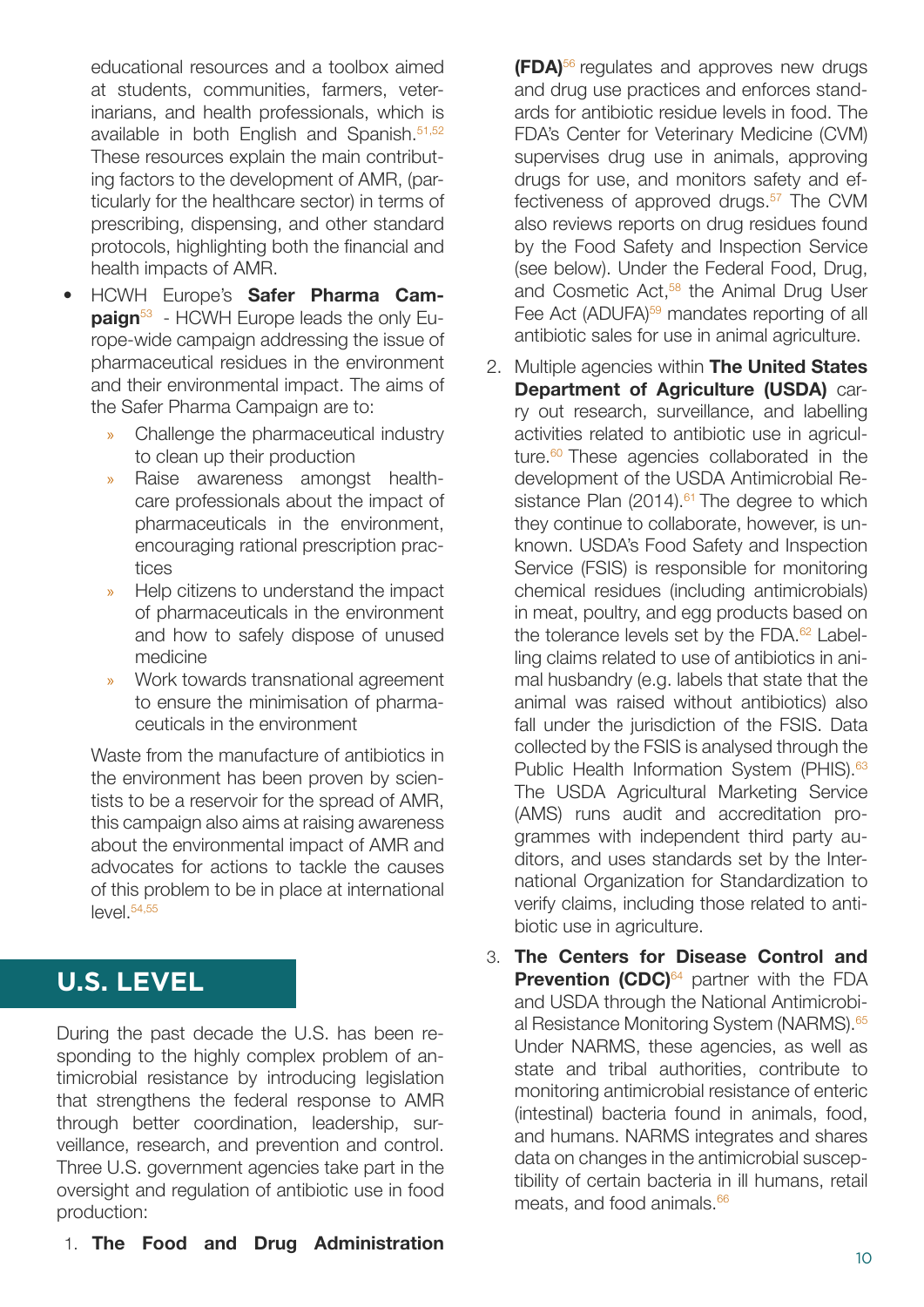#### **Adopted U.S. Regulation**

This section provides an overview of adopted U.S. legislation and guidelines for reducing the prevalence of antimicrobial resistant bacteria and overuse of antimicrobials in animals, water, aquaculture, and crops. This overview provides the required knowledge for supporting progress on antimicrobial resistance legislation in the U.S.

In 1977, The Food and Drug Administration (FDA)'s Antibiotics in Animal Feeds Subcommittee of the National Advisory Food and Drug Committee proposed to withdraw the approvals for in-feed use of penicillin and two forms of tetracycline in animal production. Following the proposal, Congress requested and received additional data, but no legislation was enacted.<sup>67,68</sup>

In 1994, the **Animal Medicinal Drug Use Clarification Act (AMDUCA)<sup>69</sup> made off-label use** of veterinary drugs legal, however, off-label use does not include in-feed or use for growth promotion.

The **1996 Animal Drug Availability Act<sup>70</sup> made** it easier to for the FDA to approve new animal drugs and medicated feeds and created the veterinary feed directive (VFD). The VFD was created to improve access to veterinary drugs in feed that require a veterinarian's order. (See opposite)

**FDA Guidance for Industry #152 (2003)** describes the process drug makers can use to show that new antimicrobial drug approvals are safe with respect to resistance.<sup>71</sup> The FDA applied this process to several existing drugs and found that their use in feed was inappropriate but did not act on findings.

Ban on fluoroquinolones in Poultry (2005): The FDA withdrew fluoroquinolones (a type of broad-spectrum antimicrobial) from use in poultry water after the Center for Veterinary Medicine determined use of the drug was linked to the evolution of resistant Campylobacter species in poultry that poses a threat to humans.<sup>72</sup> Fluoroquinolones remain available, but only as injectable drugs with a veterinary prescription to treat and control of respiratory disease in cattle and swine.

**FDA Guidance for Industry #213 (2013)** set forth the process and timeline for implementing the **FDA Guidance for Industry #209 (2012**) which established a judicious use standard. $73,74$ Key components of that standard are:

- To end the use of medically important antimicrobial drugs in feed for growth promotion
- To engage veterinary oversight and consult in use of such drugs in feed and water by changing the status of certain antimicrobial drugs from over-the-counter to veterinary feed directive (VFD) or prescription<sup>75</sup>

**FDA Guidance for Industry #213** also established a voluntary labelling change, which was fully implemented by  $1<sup>st</sup>$  January 2017, with all drug sponsors making requested changes.<sup>74</sup> Once the labelling change took effect, medically important antibiotics (as defined by FDA) ceased being legally available for growth promotion purposes in animal production.

**The Veterinary Feed Directive Final Rule (VFD) (2015)**75,76 set forth the specific conditions for using veterinary drugs in feed (including all medically important antibiotics as of January 2017), that require a veterinarian's order. This rule amends the animal drug regulations established in the veterinary feed directive section of the **1996 Animal Drug Availability Act.**

Key provisions in the 2015 final rule include:

- A new standard for categorising VFD drugs, based on "likelihood drug will leave unsafe residue" – an existing standard for non-VFD drugs
- New recordkeeping requirements for clients, veterinarians, and distributors

#### **Animal feeding operations in the U.S.**

The U.S. Environmental Protection Agency (EPA) defines Animal Feeding Operations (AFOs) as "agricultural operations where animals are kept and raised in confined situations." A Concentrated Animal Feeding Operation (CAFO) is an AFO that meets EPA thresholds concerning the quantity of animals and, in certain cases, the type of manure management system employed. An AFO that discharges manure or wastewater into a ditch, stream, or other waterway is defined as a CAFO regardless of the number of animals being raised. $7$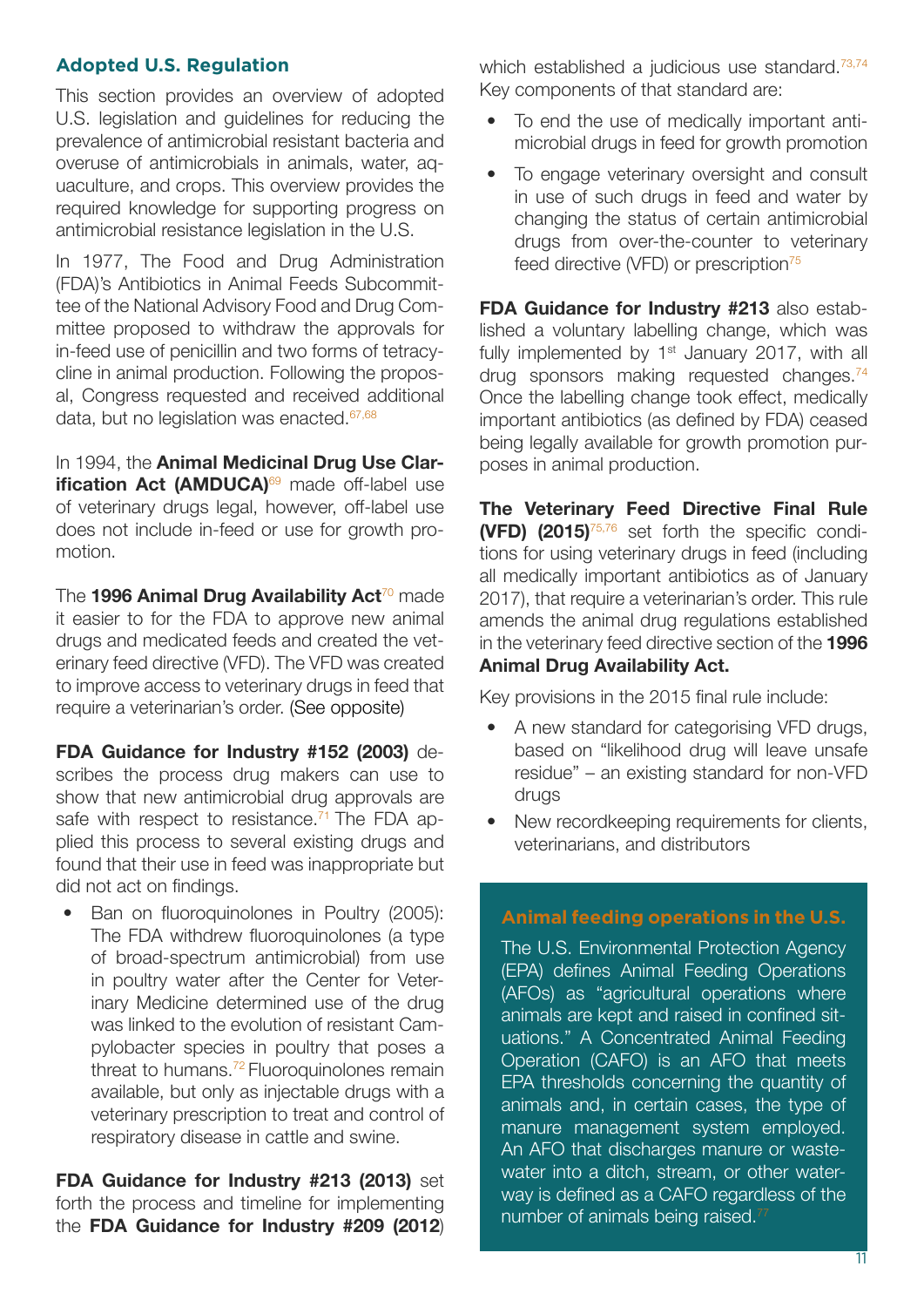- The VFD must be issued in the "context of a valid veterinarian-client-patient relationship", as determined by states, based on regulation of veterinary licensing and practice
- A requirement for VFD expiration date.

In compliance with the **Clean Water Act (CWA**  and the **Safe Drinking Water Act**, 78 The United States Environmental Protection Agency (EPA) is responsible for regulating both ambient water quality and drinking water quality. For ambient water quality, a Total Maximum Daily Load may be established in impaired waterways for a given contaminant that has known adverse impacts on human health or aquatic ecosystems. For contaminants that are regulated under the Safe Drinking Water Act, a Maximum Contaminant Level is established indicating the highest level of a contaminant allowed in drinking water; both of these maximum levels/loads are enforceable standards.<sup>79</sup> Antimicrobials, other pharmaceuticals, and their by-products are not currently regulated as contaminants - they are considered Contaminants of Emerging Concern (CECs) and allowable limits in ambient and drinking water have not been established, even though antimicrobials are routinely detected in waterways.<sup>80</sup>

As well as antimicrobial contamination of water, antimicrobial resistant bacteria and antimicrobial resistance genes in water are also of concern to human health. While the EPA regulates level of contamination by monitoring several microorganisms, the monitoring of antibiotic resistant genes in the environment is lacking. $81,82$ 

The U.S. EPA considers CAFOs point sources of pollution83 as defined under **Section 502(14) of the CWA**. 78 CAFOs are therefore regulated under the **National Pollutant Discharge Elimination System (NPDES)**. 84 Antibiotics used in CA-FOs and their by-products (from manure runoff or improper disposal of medications) can enter the ambient environment (i.e. water, soil, and air), contributing to the proliferation of AMR.

Animals raised in CAFOs are given routine, non-therapeutic doses of antibiotics in food and water to compensate for crowded and unsanitary conditions; this chronic exposure to low doses of antibiotics leads to antibiotic resistant bacteria developing in the gut of these animals. The resistant bacteria can then spread to humans through:

• Contaminated water or soil

- Direct contact with animals carrying resistant bacteria
- Contact with farmworkers who are carriers of antibiotic resistant bacteria
- Contact with or consumption of contaminated meat

According to the EPA, manure and wastewater entering ditches, streams, or other waterways from Animal Feeding Operations (AFOs) contribute pollutants, including antibiotics, to the environment.<sup>85</sup> NPDES permitting, however, only applies to AFOs that are considered CAFOs. **The Natural Resources Conservation Service (NRCS)**, an agency of the USDA, works in collaboration with the EPA to provide landowners with technical and financial assistance to take voluntary action to minimise the environmental impacts of manure storage facilities.<sup>77</sup>

In contrast to EU legislation, in the U.S. few antibiotics are approved for use in aquaculture; vaccines rather than antibiotics are used for disease prevention.<sup>86</sup> Medically important antibiotics are still used in US aquaculture, however, to treat diseases without available vaccines. In developing countries, where a significant portion of farmed seafood originates, use of antibiotics as a preventative measure is still common; vaccines have not replaced this practice.<sup>87</sup> As the scale and prevalence of aquaculture continues to grow worldwide to almost half of the global catch, the use of antibiotics in fish baths and feed to prevent disease is concerning.<sup>86,88</sup> Even low and legal levels of antibiotic use in domestic aquaculture can contribute significantly to antimicrobial resistance. $86,89$  This may be attributable to the fact that water provides an easy and constant medium through which antibiotics and resistant genes can disperse, increasing the impact of low level doses.

Little is known about the impacts of antimicrobial use in **fruit production**; since the 1950s, antimicrobials have been used to control plant diseases, including fire blight and citrus greening.<sup>90</sup> Since these antimicrobials are used as pesticides, they are monitored and evaluated by the EPA under the Federal Insecticide, Fungicide, and Rodenticide Act (FIFRA), which regulates pesticide distribution, sale, and use.<sup>91</sup> The United States Food and Drug Administration (FDA) and the United States Department of Agriculture (USDA) work with the EPA to test food and monitor pesticide residues on food.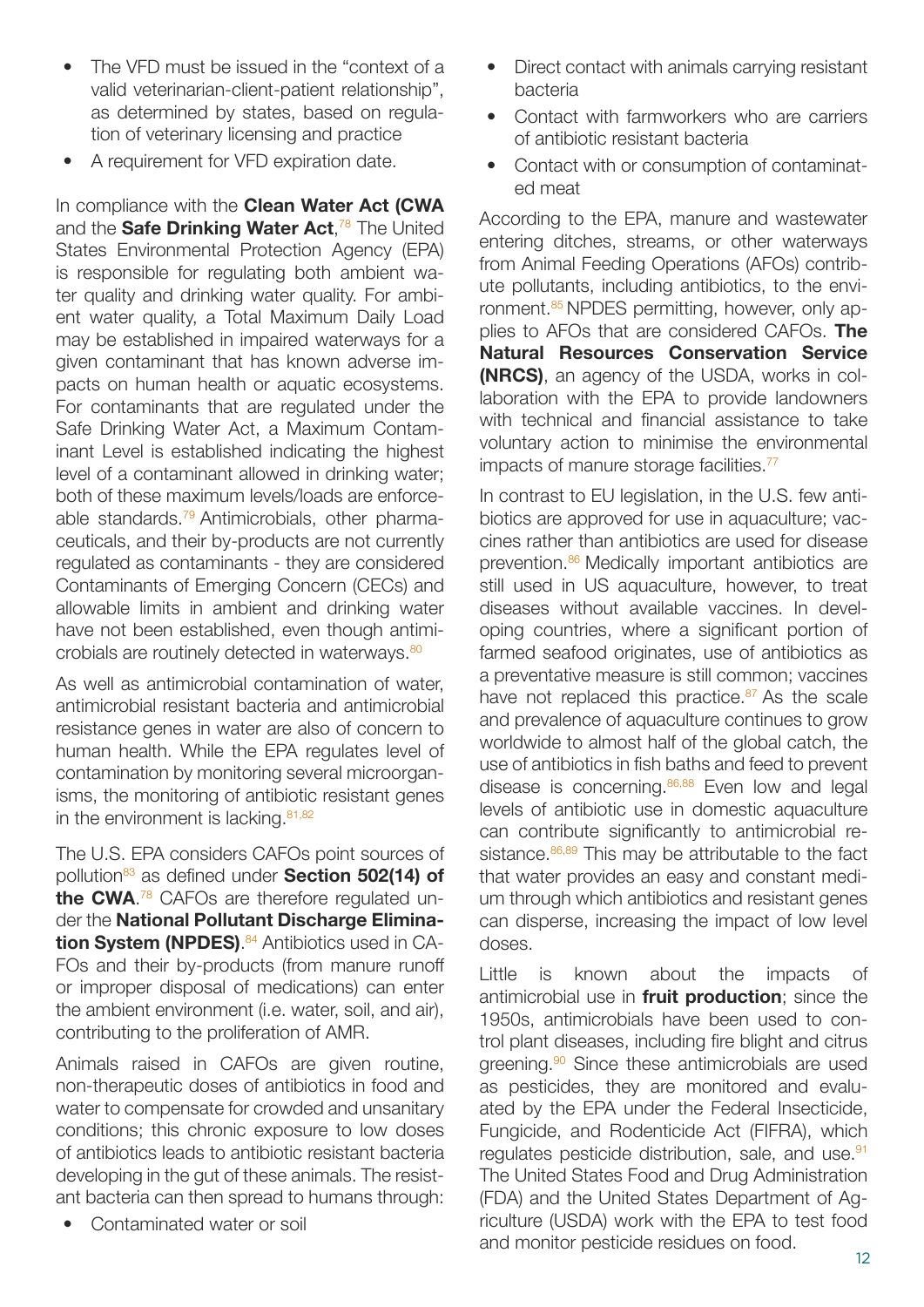The U.S. National Organic Standards Board disallowed the use of antimicrobial pesticides in organic fruit production in October 2014, however they are still approved for pesticide use in conventional fruit production. Two of the main antimicrobials used (streptomycin and oxytetracycline) are also used in human medicine.<sup>92</sup> The extent of antibiotics used in fruit production is currently under-researched and therefore the impact on antimicrobial resistance is currently unknown.

#### **Campaigns and educational materials about AMR and food at the U.S. level**

Similar to the EU, there are organisations and alliances in the U.S. also conducting numerous campaigns and strategies to raise awareness and educate about the issue of antibiotic abuse.

Health Care Without Harm US & Canada has worked on this issue in the healthcare sector for the last 20 years, advocating for better antibiotic stewardship and a phase-out of purchasing meat raised with routine antibiotics in healthcare facilities.

- **U.S. Antibiotic Awareness Week** (formerly Get Smart About Antibiotics Week) organised by the United States Centers for Disease Control and Prevention (CDC) occurs annually to raise awareness about the threat of antibiotic resistance and the importance of appropriate antibiotic prescription and use.<sup>93</sup>
- **Keep Antibiotics Working (KAW)**<sup>94</sup> is a coalition of advocacy groups working to ensure that untreatable antibiotic resistant bacteria (a result of antibiotic- overuse on farms) do not reverse the medical advances of the past century. The coalition focuses on four key actions:
	- » Introduce federal prohibition of using antibiotics on animals that are not sick
	- » Implement humane changes to animal production
	- » Create a federal programme to collect data on the use of antibiotics on farms
	- » Support the US National Antimicrobial Resistance Monitoring System (NARMS)65
- **The Healthy Food in Health Care Program (HFHC)** is a national campaign of Health Care Without Harm US & Canada that focuses on antibiotics in animal agri-

culture.95,96 HFHC employs a combination of market-based and policy-based strategies to advocate for better antibiotic stewardship. Health Care Without Harm US & Canada, along with Practice Greenhealth, co-convenes a network of 14 large hospital systems, representing more than 300 hospitals, in a Market Transformation Group. The collective annual purchasing power of these hospitals is estimated at approximately \$207 million (€195 million) for food and beverages, with approximately \$40 million (€38 million) of that spent on meat and poultry. The HFHC team advocates for policy change by mobilising the healthcare voice to build support for antibiotics legislation and regulation. HFHC educates and activates a network of healthcare sector representatives who can take immediate action through sign-on letters, testimonials, and legislative visits. HF-HC's key educational materials are:

- » Expanding Antibiotic Stewardship: The Role of Health Care in Eliminating Antibiotic Overuse in Animal Agriculture<sup>97</sup>
- » Antimicrobial Stewardship Through Food Animal Agriculture Toolkit Module<sup>98</sup>
- **Clinician Champions in Comprehensive Antibiotic Stewardship (CCCAS Collaborative)** is a joint committee of Health Care Without Harm US & Canada, the Paediatric Infectious Disease Society, and the Sharing Antimicrobial Reports for Paediatric Stewardship group.<sup>99</sup> The CCCAS Collaborative aims to increase knowledge within the clinical community of the link between antimicrobial resistance and antimicrobial use in agriculture and to promote policy action that supports judicious use.
- **U.S. Stakeholder Forum on Antimicrobial Resistance (S-FAR)** is a national partnership convened by the Infectious Disease Society of America (ISDA) with representatives from more than 100 healthcare organisations.<sup>100</sup> S-FAR stakeholders work together to ensure that U.S. government strategies to address AMR involve meaningful engagement with non-government experts and stakeholders throughout the policy development and implementation process.
- **The Faces of Antimicrobial Resistance Report**, developed by the Infectious Disease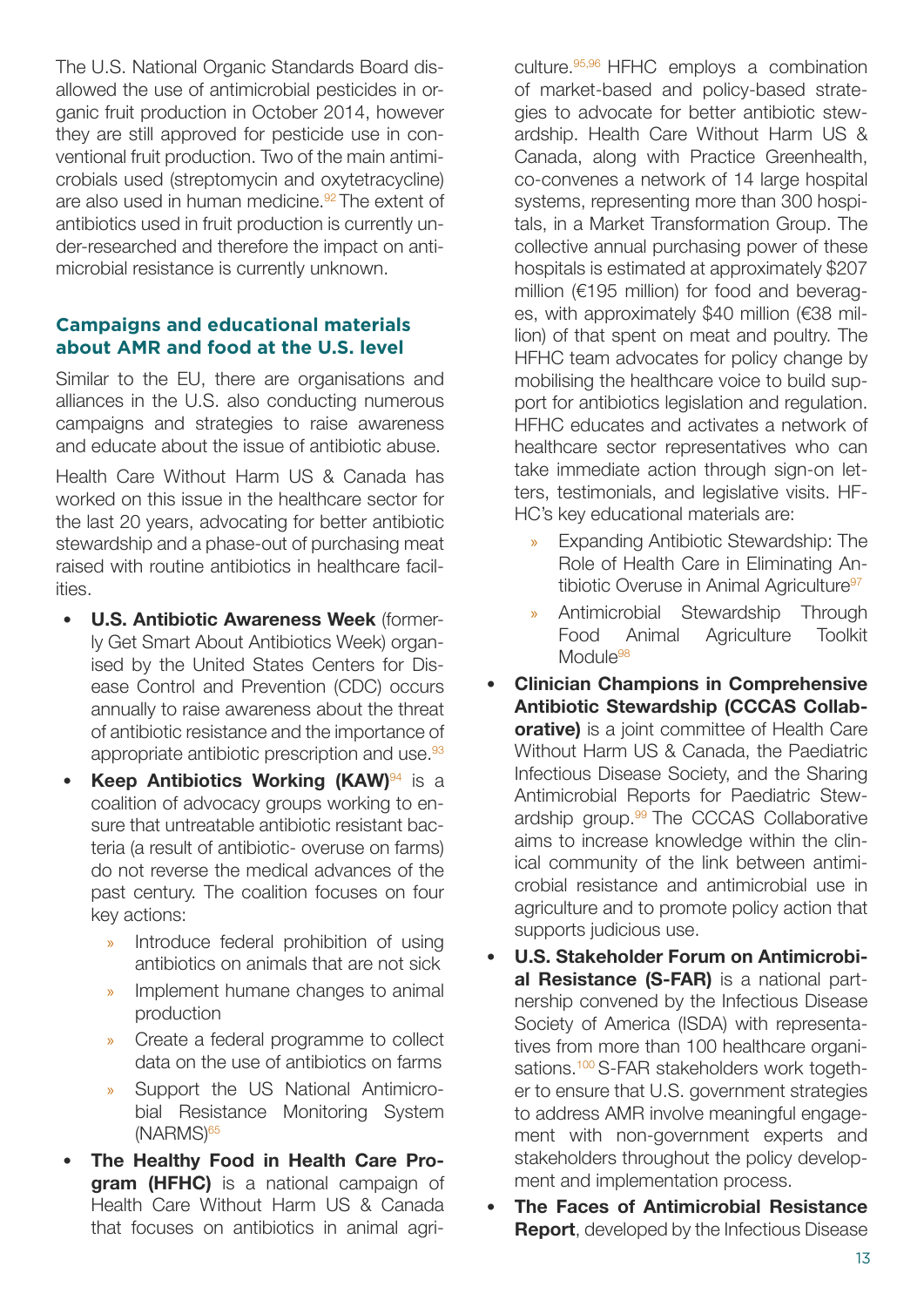Society of America (ISDA), highlights individuals whose lives have been impacted by the antimicrobial resistance crisis. These stories demonstrate the need to combat antimicrobial resistance through infection prevention, antimicrobial stewardship, surveillance, and research.101

• **Retail sector campaigns**: Several consumer and environmental advocacy groups: Center for Food Safety, Natural Resources Defence Council, Friends of the Earth, Consumers Union, Food Animals Concerns Trust, and the U.S. Public Interest Research Group - have organised joint campaigns. These campaigns request that targeted chain restaurants formally and publically commit to end the use of all medically important antibiotics in their meat and poultry for growth promotion, disease prevention, and non-routine disease control. The restaurants' policies should be publically available and provide a clear timeframe to which they will fully comply with their antibiotics policy for each species. The campaigns have achieved important gains to date, particularly with chicken - McDonald's converted its entire U.S. chicken supply to be raised without medically important antibiotics in 2016, Subway in 2017, and KFC will convert by the end of 2018.

# **CONCLUSION**

Both the EU and U.S. have been adopting policies and measures to diminish the threat of AMR as well as developing strategies and campaigns. Legislation, however, has been proven to be inconsistent and unable to cope with the escalating threat of AMR (i.e. the increasing death toll and high associated health costs). The recommendations included in this policy overview aim to fill some of the current legislative gaps.

In spite of their different approaches to handling AMR, the EU and the U.S. should continue to commit to cooperative action. A cross-sectoral, multi-disciplinary "One Health" approach should be the next step in expanding the collaboration between these two regions to include more ambitious targets to tackle AMR in the environment and within food supply chains.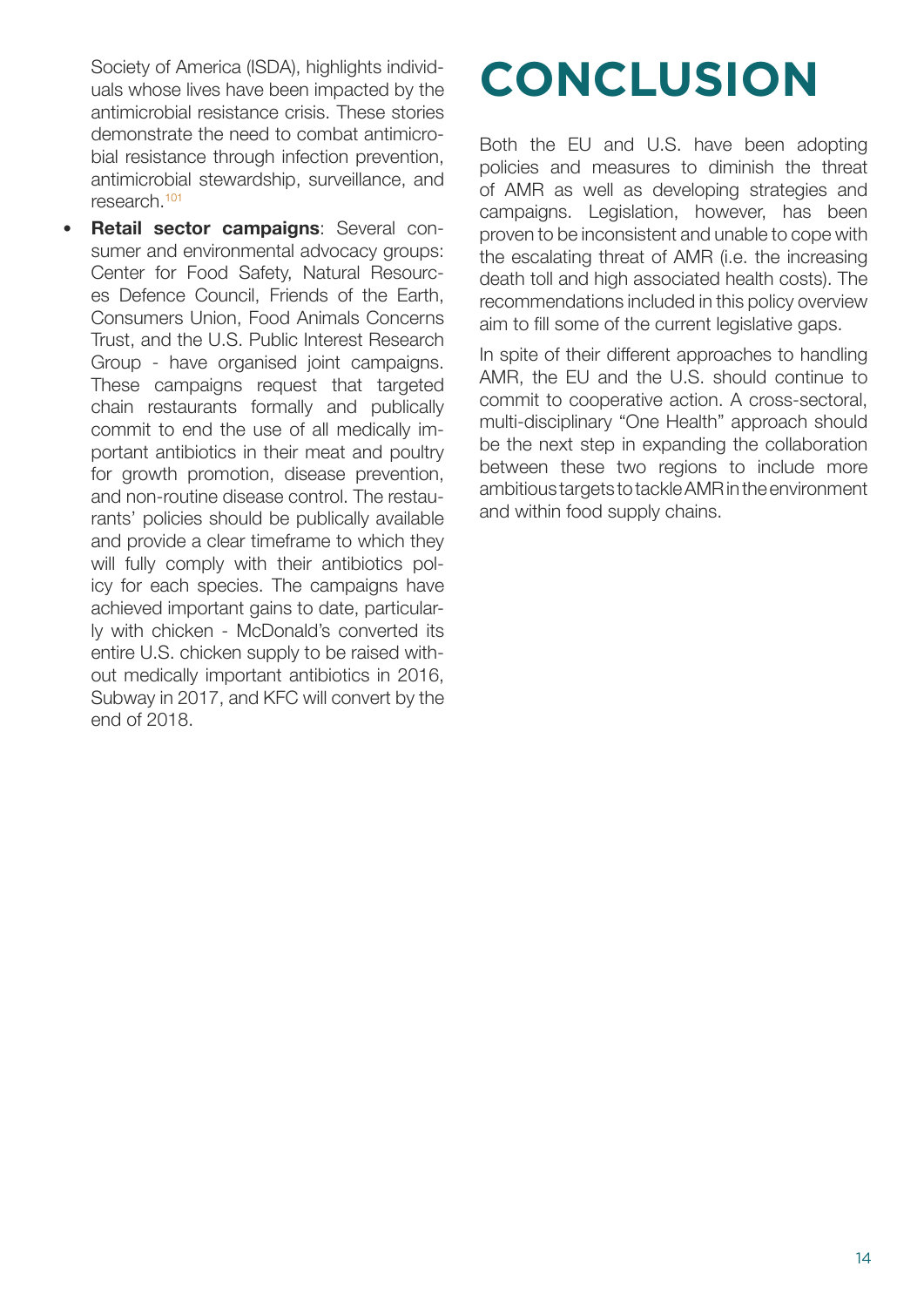## **HEALTH CARE WITHOUT HARM RECOMMENDATIONS TO ADDRESS AMR IN FOOD**

There are still many issues and challenges that need to be addressed at the international, European, and U.S. levels to reduce the risk of antimicrobial resistance in the environment and health. As experience and research grows, and as the shift towards improvements gains pace and supply chains adapt, new guidelines and norms are expected to develop. Health Care Without Harm (HCWH) proposes the following recommendations.

#### **For international stakeholders and national/ regional authorities**

**The Transatlantic Taskforce on AMR (TATFAR) should support the goals and objectives of the WHO Global Action Plan on Antimicrobial Resistance**, 1 and within the high-level negotiations (UNGA).

**Ban antimicrobial use for growth promotion in agriculture and livestock at the national/regional level**, especially in the BRICS countries (Brazil, Russia, India, China, and South Africa), where this issue is most prevalent. This should also include the phase out of antibiotic use for disease prevention in food supply chains, and prohibit the use of colistin in animals.

**Include environmental criteria in national action plans on AMR globally**. National actions plans on Antimicrobial Resistance shall include actions to tackle AMR in the environment and address the foodborne pathways to spreading resistance.

**Commit to fight against unlicensed/illegal over-thecounter prescriptions, and Internet sales of antibiotics by working with the pharmaceutical industry, food producers and retailers**. Due to the increase in demand for animal-based food products, an increase in antibiotic use is also foreseen.

**Both the pharmaceutical and food industries should increase transparency and improve consistency along their supply chains**. Pharmaceutical and food companies should know their supply chains and should insist on consistently high quality standards throughout. Companies need to report publicly on their environmental and worker safety standards.

**Establish multidisciplinary antimicrobial steward-** $\mathbf{6}$ **ship programmes to encourage joint ownership of the problem**. More national initiatives like the Danish yellow card system,<sup>102</sup> the establishment of monitoring system and antibiotic use targets in The Netherlands,<sup>103</sup> and the NHS England General Practice Resilience Programme,104 among other examples, are needed.

**Develop and support educational interventions on AMR for society, particularly for producers, procurers, and health professionals**. This includes medical and veterinary students, as they can play an important role in advocating for prudent use of antimicrobials and practice the "as little as possible, as much as necessary" axiom. It will be particularly important to highlight the risks related to inappropriate prescribing, dosage, use, and disposal of antibiotics.

**Fund research and develop evidence-based guidelines on alternatives to antibiotic use for prevention purposes in animals**. Alternatives to antibiotic therapy are both crucial and cost-effective in preventing the spread of infectious diseases. Further research and development are needed in this field.

**Fund research to close the knowledge gaps between the presence of resistant pathogens in the environment and the risks this poses to human and animal health**. Improved research is needed into the impacts of long term, low-dose environmental exposure of antimicrobials. Monitoring manure and sampling water, soil, and air from animal feeding operations for both antibiotic resistant bacteria and antibiotic resistance genes would provide improved analysis of the spread of AMR.

**Reserve last-resort and medically important antibi-** $10$ **otics for human use only**. Last-resort antibiotics should not be prescribed for veterinary use, but only for human therapy. HCWH therefore calls on regulatory bodies and international organisations (WHO, FAO, and OIE) to agree on a harmonised list of last-resort antibiotics, critical to human health, which should be banned from agricultural use.



**Improve aquaculture regulation**. Whilst HCWH recommends seafood sourcing from aquaculture operations be minimised overall, more rigorous guidelines for disease management in aquaculture production should be established to eliminate antimicrobial use.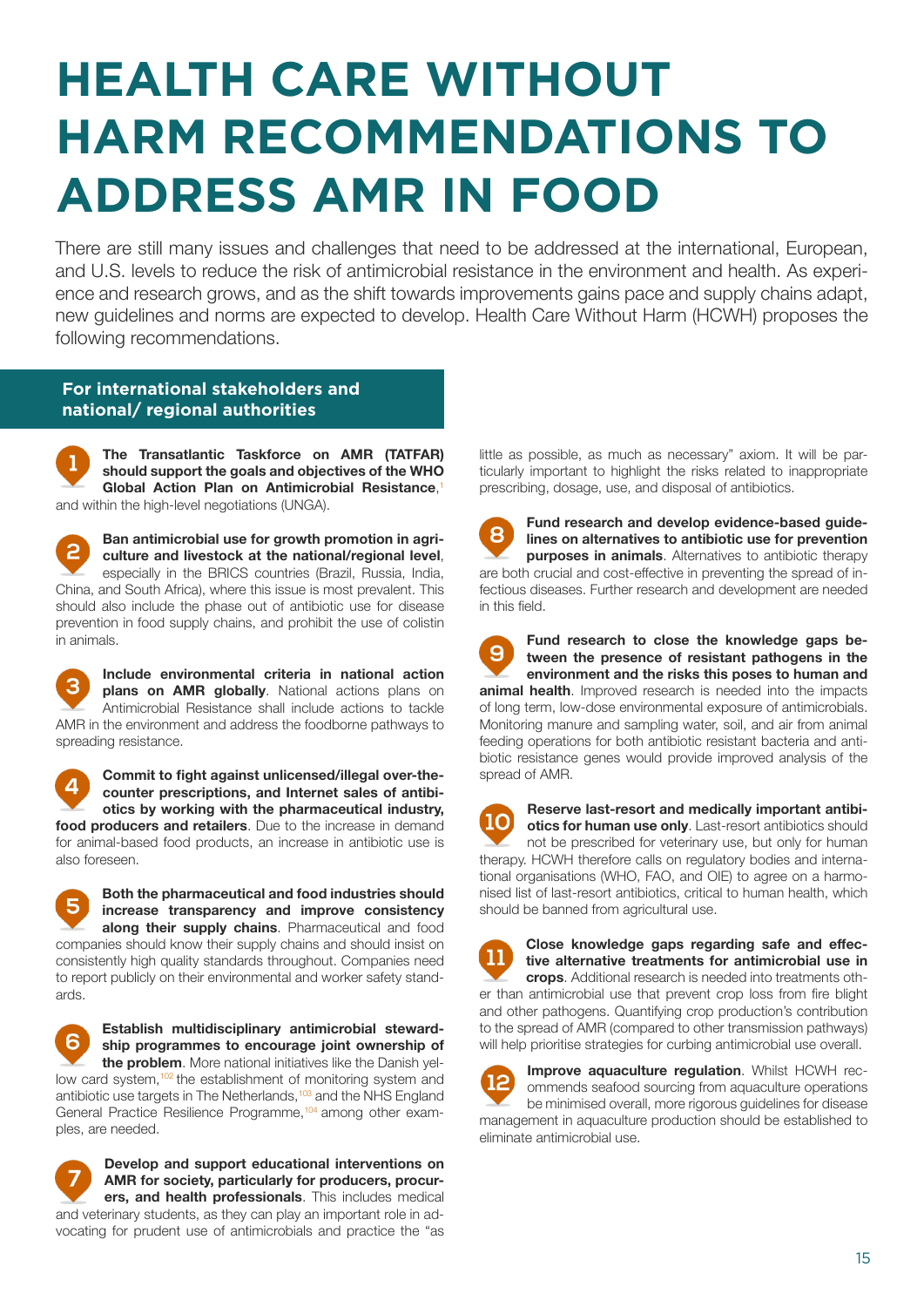#### **For European policy-makers and governments**

**Apply a holistic approach, creating a link between current/on-going European legislation and the necessary actions to tackle AMR in food**. This might enable consumers to identify products that comply with the standards of welfare through food marketing policies. Develop incentives for farmers, operators, and retailers to maintain (or improve) standards of animal welfare. Connect environmental, health, and labour protection regulations to control pollution in water sources - insufficient safety standards in industries, crops, or farms can generate antibiotic resistance.

**Align the advocacy role, joint work, and funding op-** $\overline{c}$ **portunities to tackle AMR** by enabling and encouraging dialogue between the European Commission, NGOs, academia, health professionals, farmers, and food producers and retailers.

**Promote the annual European Antibiotic Awareness Day** to increase awareness on how human health, animal health, and the food chain are connected in the framework of AMR.

**Stimulate shorter food chains and direct farmer**   $\mathbf{A}$ **marketing within European healthcare facilities** follow Health Care Without Harm US and Canada's example – and guarantee that procured food meets the health, social, and environmental goals of healthcare facilities while fulfilling consumer preferences. This practice will impact the whole food supply chain, and will increase consumer awareness about the current industrial animal production systems.

**Provide further training for health workers on how to control infections more effectively**. Use rapid diagnostic tests, lab equipment, isolation units, and public information campaigns to contain the spread of resistance.

#### **For U.S. policy-makers and stakeholders**

**Institute a resolution and purchasing policy for hospitals to phase out the purchase of products raised with nontherapeutic antimicrobial drugs in produc-**

**tion**. Work across institutional departments, engaging clinicians, administration, and food service employees, to discuss the importance of efforts to address AMR across the spectrum, from clinical to agricultural practices. Sample resolution and policy language for institutional procurement can be found in the CCCAS Antibiotic Stewardship Toolkit.<sup>98</sup>



for Industry #213 eliminates the use of medically important antimicrobials for growth promotion purposes and transfers the oversight of such medications to veterinarians, it does not adequately address the use of routine, non-therapeutic antibiotic use for disease prevention. As long as this practice continues, producers are still able to overuse antibiotics and reap the benefit of growth promotion, even if growth promotion is not the stated intent of administering the antibiotics.



**Strengthen Veterinary Feed Directive to ensure antimicrobials are only used on animals with diagnosed illness**. Promote FDA's strengthening of requirements to

ensure consistent labelling of antimicrobial drugs and alignment with judicious use principles. Antimicrobial drugs should have clearly stated use indications and duration of use limits to prevent use in conflict with judicious use standards.



**Improve reporting on antibiotic use in animal agriculture**: Further data collection on the quantity of antimicrobial ingredients in products sold for food animal use would enhance efforts to curb AMR. The FDA should also collect data related to Veterinary Feed Directive. Continued support for data collection and tracking initiatives by the FDA and USDA (as outlined in the USDA Antimicrobial Resistance Action Plan) are imperative to increasing understanding of antibiotics use in animal agriculture and patterns in AMR emergence. The EPA should collect data on antibiotic use in crop production.

**Strengthen the regulation of CAFOs**: The EPA definition of Contained Animal Feeding Operation (CAFO) should be expanded so that more Animal Feeding Operations (AFOs) are regulated as point source polluters. This will allow for better monitoring of contaminants entering the ambient environment as well as improved manure management. All direct discharges from CAFOs into waterways should be prohibited; more effective wastewater treatment technologies such as ultraviolet radiation or ozonation should be used on any wastewater being eliminated from a CAFO. Lower animal density within AFOs and better nutrition should be prioritised to maintain animal health and reduce the need for antibiotics, rather than relying on antibiotics to compensate for overcrowded and unsanitary conditions.

**Labelling recommendations** – under current federal  $6\overline{6}$ regulation, USDA's Food Safety and Inspection Service reviews and approves labelling claims for: raised without antibiotics, organic, grass-fed, and raised without use of hormones. Animal raising claims made for Process Verified Program undergo independent audit, however, process verified does not have one universal standard. Certified Responsible Antibiotic Use (CRAU)<sup>105</sup> is a new standard, verified by USDA, which limits medically important antibiotic use in poultry and entails certain data collection on antibiotics use. Greater transparency in inspection and audit processes by government agencies would facilitate accountability and adherence to stated claims. The CRAU standard could serve as a model for labelling improvements.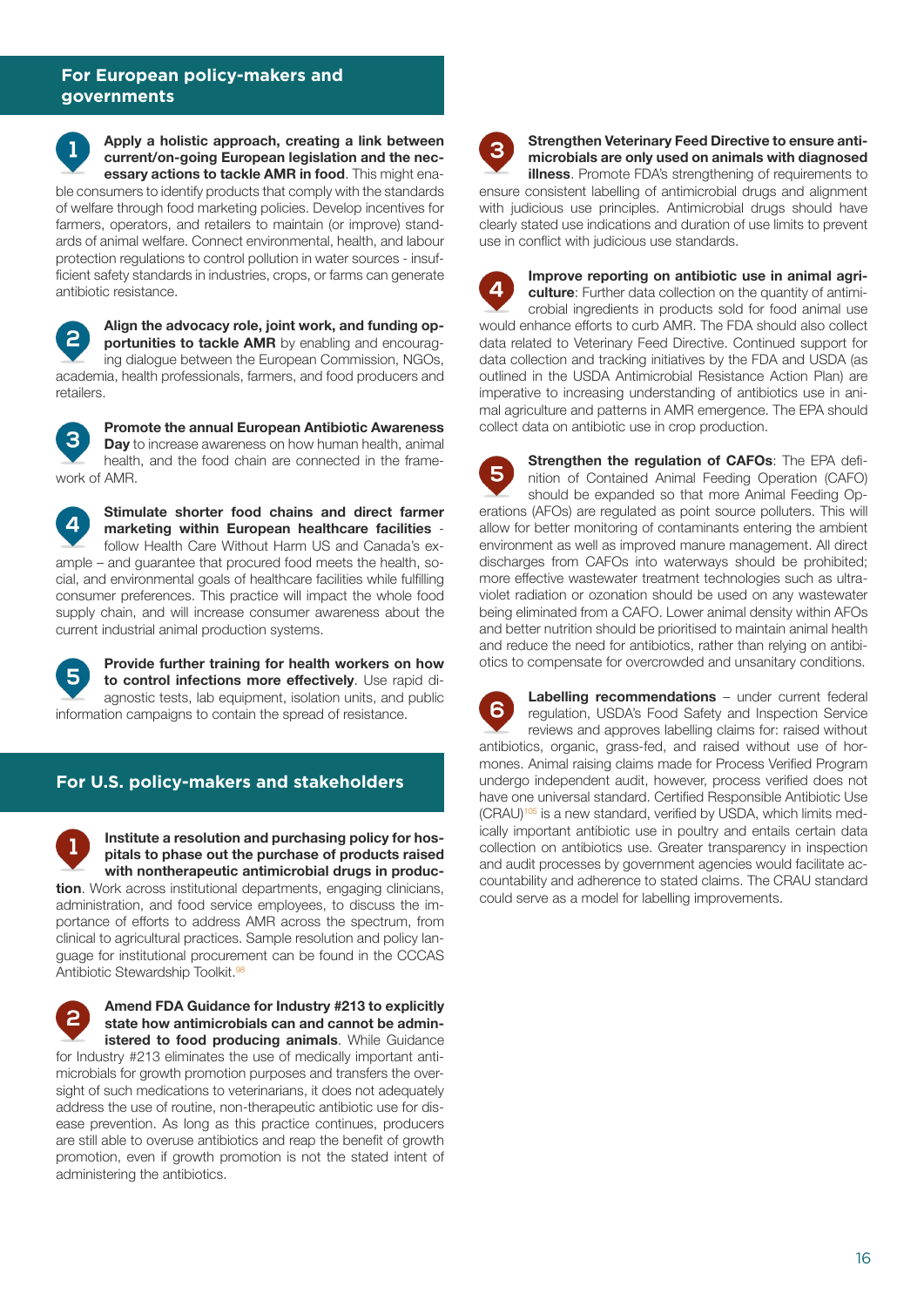# **REFERENCES AND NOTES**

1 GRACE (2013). The Issue: Antibiotics and the Food Animal Industry. GRACE Communications Foundation. http://www.sustainabletable.org/257/ antibiotics

2 World Health Organisation (WHO) (2015). Global Action Plan on Antimicrobial Resistance. http://www.wpro.who.int/entity/drug\_resistance/resources/ global\_action\_plan\_eng.pdf

3 World Health organisation (WHO) (2014). Antimicrobial Resistance Global Report on Surveillance. http://apps.who.int/iris/ bitstream/10665/112642/1/9789241564748\_eng.pdf

4 O'Neill J. (2015). Antimicrobials in Agriculture and the Environment reducing unnecessary use and waste. The Review on Antimicrobial Resistance. https://amr-review.org/sites/default/files/Antimicrobials%20in%20agriculture%20and%20the%20environment%20-%20Reducing%20unnecessary%20 use%20and%20waste.pdf

Animal consumption figure of 8,893,103kg from FDA, 2012. Human consumption of 3,379,226kg in 2012 based on calculations by IMS Health. The figures are rounded from 72.5% used in animals and 27.5% used in humans.

5 Van Boeckel T.P. et al. (2015). Global trends in antimicrobial use in food animals. Proc Natl Acad Sci USA. 2015 May 5; 112(18): 5649–5654. https:// www.ncbi.nlm.nih.gov/pmc/articles/PMC4426470/

6 European Centre for Disease Prevention and Control (ECDC), European Food Safety Authority (EFSA) and European Medicines Agency (EMA) (2015). First joint report on the integrated analysis of the consumption of antimicrobial agents and occurrence of AMR in bacteria from humans and foodproducing animals. http://ecdc.europa.eu/en/publications/Publications/antimicrobial-resistance-JIACRA-report.pdf

7 Nathan C. and Cars O. (2014). Antibiotic Resistance: Problems, Progress, and Prospects. The New England journal of medicine, 371(19), pp.1761– 1763. http://www.nejm.org/doi/full/10.1056/NEJMp1408040

8 Centers for Disease Control and Prevention (CDC) (2016). Transatlantic Task Force on Antimicrobial Resistance (TATFAR). https://www.cdc.gov/ drugresistance/tatfar/

9 World Health Organization (WHO) (2015). Global action plan on antimicrobial resistance. WHO Library. ISBN 978 92 4 150976. http://www.wpro.who. int/entity/drug\_resistance/resources/global\_action\_plan\_eng.pdf

10 General Assembly Resolution 70/1. Transforming our world: the 2030 Agenda for Sustainable Development. A/RES/70/1. New York, USA: United Nations; 2015. https://sustainabledevelopment.un.org/post2015/transformingourworld

11 Jasovský D., Littmann J., Zorzet A. and Cars O. (2016). Antimicrobial resistance - a threat to the world's sustainable development. Ups J Med Sci. Aug; 121(3): 159–164. doi: 10.1080/03009734.2016.1195900

12 International Institute for Sustainable Development (ISSD) (2016). UNGA Adopts Political Declaration on Antimicrobial Resistance, Discusses Links with SDGs. http://sdg.iisd.org/news/unga-adopts-political-declaration-on-antimicrobial-resistance-discusses-links-with-sdgs/

13 United Nations (2015). Sustainable Development Goals. http://www.un.org/sustainabledevelopment/sustainable-development-goals/

14 World Health Organisation (WHO). WHO list of Critically Important Antimicrobials (CIA). http://www.who.int/foodsafety/areas\_work/antimicrobialresistance/cia/en/

15 World Health Organisation (WHO) (2017). Integrated surveillance of antimicrobial resistance in foodborne bacteria: Application of a One Health approach. WHO, pp.76. ISBN: 978 92 4 151241 1. http://www.who.int/foodsafety/publications/agisar\_guidance2017/en/

16 World Organisation for Animal Health (OIE). Antimicrobial resistance. http://www.oie.int/our-scientific-expertise/veterinary-products/antimicrobials/

17 World Organisation for Animal Health (OIE) (2015). OIE list of antimicrobial agents of veterinary importance. http://www.oie.int/fileadmin/Home/eng/ Our\_scientific\_expertise/docs/pdf/Eng\_OIE\_List\_antimicrobials\_May2015.pdf

18 Food and Agriculture Organisation of the United Nations (FAO) (2005). Code of practice to minimize and contain antimicrobial resistance. CAC/RCP 61-2005. http://www.fao.org/input/download/standards/10213/CXP\_061e.pdf.

19 Codex Alimentarius (2016). London AMR meeting sets direction for Codex taskforce. http://www.fao.org/fao-who-codexalimentarius/roster/detail/ en/c/456452/

20 World Health Organisation (WHO) (2017). One health. http://www.who.int/features/qa/one-health/en/

21 World Health Organisation (WHO). Neglected zoonosis diseases. http://www.who.int/neglected\_diseases/diseases/zoonoses/en/

22 Regulation (EC) No 1831/2003 of the European Parliament and of the Council of 22 September 2003 on additives for use in animal nutrition. OJ L 268, p. 29–43. http://eur-lex.europa.eu/legal-content/EN/TXT/PDF/?uri=CELEX:32003R1831&from=EN

23 Directive 2001/82/EC of the European Parliament and of the Council of 6 November 2001 on the Community code relating to veterinary medicinal products. OJ L 311, 2p. 1. http://eur-lex.europa.eu/LexUriServ/LexUriServ.do?uri=CONSLEG:2001L0082:20090807:EN:PDF

24 Committee for medicinal products for veterinary use (CVMP). Opinion following an Article 351 referral for all veterinary medicinal products containing quinolones including fluoroquinolones intended for use in food-producing species. EMA/186029/2010. http://www.ema.europa.eu/docs/en\_GB/ document\_library/Referrals\_document/quinolones\_35/WC500094630.pdf

25 Committee for medicinal products for veterinary use (CVMP). Opinion following an Article 351 referral for all veterinary medicinal products containing systemically administered (parenteral and oral) 3rd and 4th generation cephalosporins intended for use in food producing species. EMEA/V/A/070. http://www.ema.europa.eu/ema/index.jsp?curl=pages/medicines/veterinary/referrals/Cephalosporins/vet\_referral\_000056. jsp&mid=WC0b01ac05800986a1

26 European Medicines Agency (2016). Sales of veterinary antimicrobial agents in 29 European countries in 2014: Trends from 2011 to 2014. Sixth ESVAC report. EMA/61769/2016. http://www.ema.europa.eu/docs/en\_GB/document\_library/Report/2016/10/WC500214217.pdf

27 Committee for medicinal products for veterinary use (CVMP). Opinion following an Article 351 referral for veterinary medicinal formulations containing colistin at 2 000 000 IU per ml and intended for administration in drinking water to food producing species. EMA/189829/2010. http://www.ema.europa. eu/docs/en\_GB/document\_library/Referrals\_document/Colistin\_35/WC500093733.pdf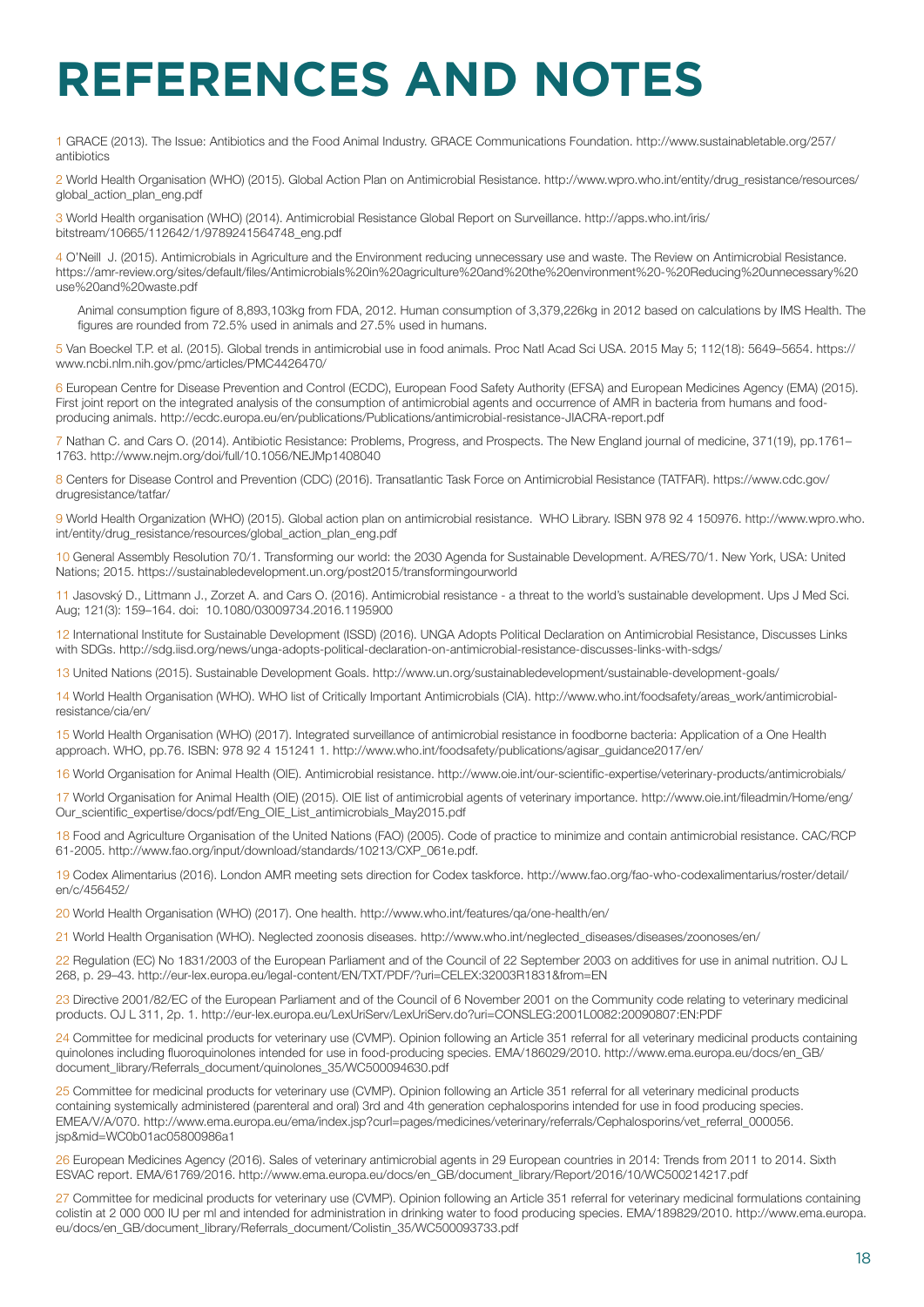28 The National Office of Animal Health (NOAH). Veterinary Medicines & the Safety of Food from Animals. https://www.noah.co.uk/briefingdocument/ veterinary-medicines-safety-food-animals/

29 Regulation (EC) No 470/2009 of the European Parliament and of the Council of 6 May 2009 laying down Community procedures for the establishment of residue limits of pharmacologically active substances in foodstuffs of animal origin, repealing Council Regulation (EEC) No 2377/90 and amending Directive 2001/82/EC of the European Parliament and of the Council and Regulation (EC) No 726/2004 of the European Parliament and of the Council. OJ L 152, p. 11-22. http://eur-lex.europa.eu/LexUriServ/LexUriServ.do?uri=OJ:L:2009:152:0011:0022:en:PDF

30 European Commission (2005). Volume 8 - Notice to applicants and Guideline Veterinary medicinal products. Establishment of maximum residue limits (MRLs) for residues of veterinary medicinal products in foodstuffs of animal origin. https://ec.europa.eu/health/sites/health/files/files/eudralex/vol-8/pdf/ vol8\_10-2005\_en.pdf

31 Council Decision of 19 December 2006 amending Decision 90/424/EEC on expenditure in the veterinary field. OJ L 397, p.22-27. http://eur-lex. europa.eu/LexUriServ/LexUriServ.do?uri=OJ:L:2006:397:0022:0027:EN:PDF

32 Council Directive 92/117/EEC of 17 December 1992 concerning measures for protection against specified zoonoses and specified zoonotic agents in animals and products of animal origin in order to prevent outbreaks of food-borne infections and intoxications.

33 Council Directive 92/117/EEC of 17 December 1992 concerning measures for protection against specified zoonoses and specified zoonotic agents in animals and products of animal origin in order to prevent outbreaks of food-borne infections and intoxications. OJ L 62, p. 38–48. http://eur-lex. europa.eu/legal-content/EN/TXT/PDF/?uri=CELEX:31992L0117&from=EN

34 Commission implementing decision of 12 November 2013 on the monitoring and reporting of antimicrobial resistance in zoonotic and commensal bacteria. OJ L 303, p.26-39. http://eur-lex.europa.eu/LexUriServ/LexUriServ.do?uri=OJ:L:2013:303:0026:0039:EN:PDF

35 Regulation (EU) 2016/429 of the European Parliament and of the Council of 9 March 2016 on transmissible animal diseases and amending and repealing certain acts in the area of animal health ('Animal Health Law'). OJ L 84, p. 1–208. http://eur-lex.europa.eu/legal-content/EN/TXT/ PDF/?uri=CELEX:32016R0429&from=EN

36 European Commission - DG Health and Food Safety. Revision of the legal framework for veterinary medicinal products. https://ec.europa.eu/health/ veterinary-use/rev\_frame\_index\_en

37 Proposal for a Regulation of the European Parliament and of the Council on the manufacture, placing on the market and use of medicated feed and repealing Council Directive 90/167/EEC. COM(2014) 556. http://ec.europa.eu/transparency/regdoc/rep/1/2014/EN/1-2014-556-EN-F1-1.Pdf

38 European Commission(2015). Guidelines for the prudent use of antimicrobials in veterinary medicine (2015/C 299/04). OJ C 299, p. 7-26. https:// ec.europa.eu/health//sites/health/files/antimicrobial\_resistance/docs/2015\_prudent\_use\_quidelines\_en.pdf

39 For more information: http://www.ema.europa.eu/ema/index.jsp?curl=pages/regulation/document\_listing/document\_listing\_000302.jsp

40 European Commission - DG Health and Food Safety. Communication from the Commission to the European Parliament and the Council Action plan against the rising threats from Antimicrobial Resistance. COM (2011) 748. http://ec.europa.eu/dgs/health\_food-safety/docs/communication\_ amr\_2011\_748\_en.pdf

41 European Commission - DG Health and Food Safety (2017). A European One Health Action Plan against Antimicrobial Resistance (AMR). https:// ec.europa.eu/health/amr/sites/amr/files/amr\_action\_plan\_2017\_en.pdf

42 For more information: http://antibiotic.ecdc.europa.eu/en/EAAD/Pages/Home.aspx

43 Website at: https://epha.org/

- 44 Website at: http://www.saveourantibiotics.org/
- 45 For more information: http://www.saveourantibiotics.org/news/news/livestock-associated-mrsa-found-in-uk-pork/
- 46 Website at: http://www.eufic.org/en
- 47 Website at: http://www.beuc.eu/

48 European Commission (2017). Health research: Commission awards €1 million to breakthrough test which distinguishes between viral or bacterial infections. European Commission Press release, Leuven, 6 February 2017. http://europa.eu/rapid/press-release\_IP-17-205\_en.htm

49 For more information: http://www.beuc.eu/can-we-trust-our-meat#2antibioticresistance

- 50 Website at: https://www.react-europe.org/
- 51 For more information: https://www.reactgroup.org/news-and-views/educational-material/
- 52 For more information: https://www.reactgroup.org/toolbox/

53 Website at: http://saferpharma.org/

54 Bengtsson-Palme J, Boulund F, Fick J, et.al (2014). Shotgun metagenomics reveals a wide array of antibiotic resistance genes and mobile elements in a polluted lake in India. Frontiers in Microbiology, 2014, 5:648, http://dx.doi.org/10.3389/fmicb.2014.00648.

55 Flach CF, Johnnin A and Nilsson I (2015). Isolation of novel IncA/C and IncN flouruquinolone resistance plasmids from an antibiotic-polluted lake. Journal of Antimicrobial Chemotherapy, 2015, 70(10), 2709-17. http://journal.frontiersin.org/article/10.3389/fmicb.2014.00648/full

56 Website at: https://www.fda.gov/

- 57 Website at: https://www.fda.gov/AboutFDA/CentersOffices/OfficeofFoods/CVM/default.htm
- 58 For more information: https://www.fda.gov/regulatoryinformation/lawsenforcedbyfda/federalfooddrugandcosmeticactfdcact/default.htm

59 For more information: https://www.fda.gov/ForIndustry/UserFees/AnimalDrugUserFeeActADUFA/ucm2007137.htm

60 Website at: https://www.usda.gov/

61 United States Department of Agriculture (2014). Antimicrobial Resistance: Action Plan. https://www.usda.gov/sites/default/files/documents/usdaantimicrobial-resistance-action-plan.pdf

62 Website at: https://www.fsis.usda.gov/wps/portal/fsis/home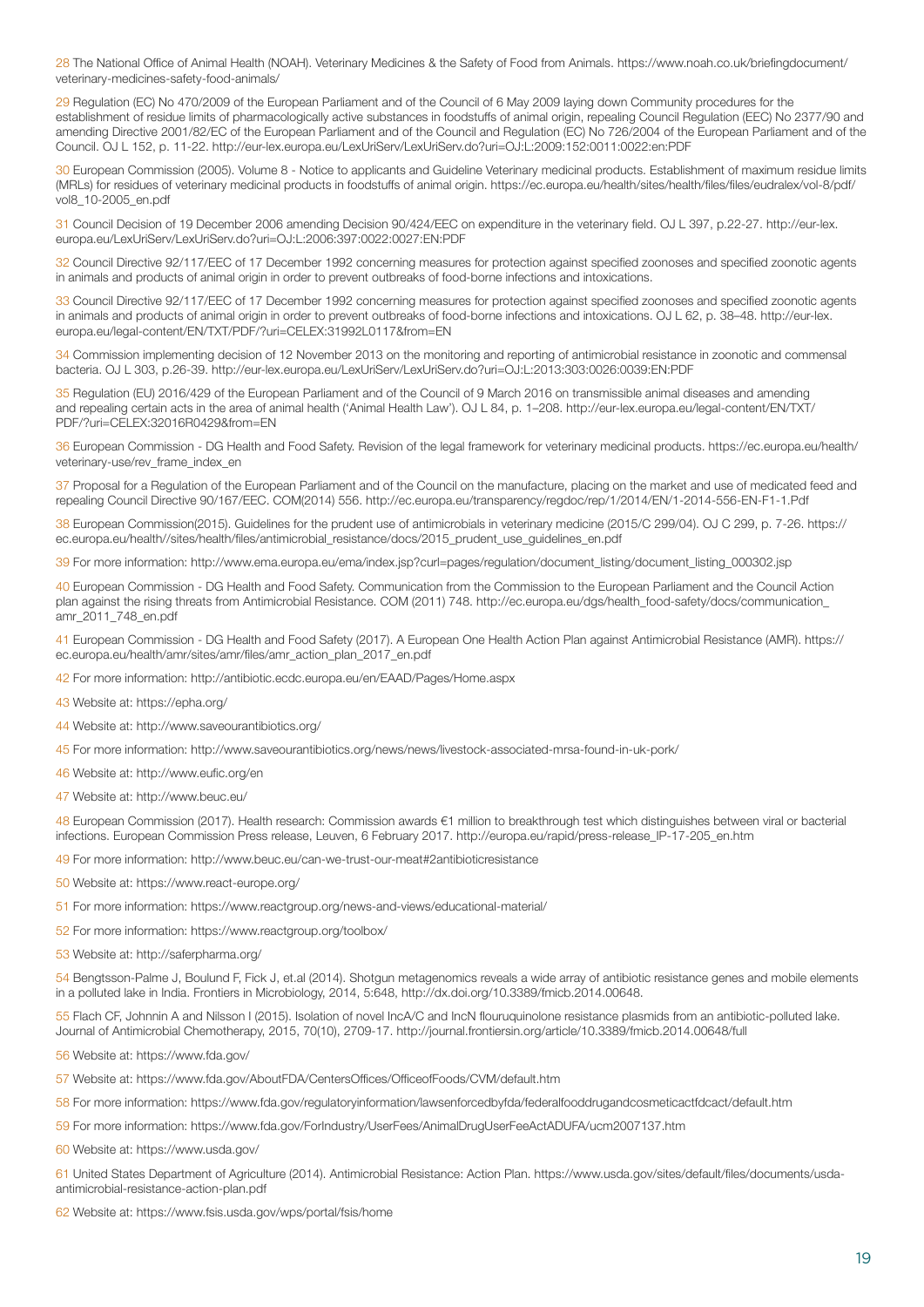63 United Sates Department of Agriculture (2015). Dispositions/Food Safety: Residue Detection Program. https://www.fsis.usda.gov/wps/wcm/connect/ ea169f59-0b40-4c77-8fe1-f04fb00da9e6/PHVt-Residue\_Detection\_Program.pdf?MOD=AJPERES

64 Website at: https://www.cdc.gov/

65 Website at: https://www.cdc.gov/narms/index.html

66 For more information: https://www.cdc.gov/narms/about/index.html

67 Food and Drug Administration (1977). Regulation of Antibiotics Used in Animal Feeds. http://www.gao.gov/assets/100/98536.pdf

68 Levy S (2014). Reduced Antibiotic Use in Livestock: How Denmark Tackled Resistance. Environmental Health Perspectives, 122(6) https://ehp.niehs. nih.gov/wp-content/uploads/122/6/ehp.122-A160.pdf

69 Food and Drug Administration (1994). Animal Medicinal Drug Use Clarification Act (AMDUCA). https://www.fda.gov/animalveterinary/ guidancecomplianceenforcement/actsrulesregulations/ucm085377.htm

70 U.S. Food and Drug Administration (1996). Animal Drug Availability Act of 1996. https://www.fda.gov/AnimalVeterinary/ GuidanceComplianceEnforcement/ActsRulesRegulations/ucm105940.htm

71 U.S. Food and Drug Administration. Guidance for Industry - Evaluating the Safety of Antimicrobial New Animal Drugs with Regard to Their Microbiological Effects on Bacteria of Human Health Concern. https://www.fda.gov/downloads/AnimalVeterinary/GuidanceComplianceEnforcement/ GuidanceforIndustry/UCM052519.pdf

72 U.S. Food and Drug Administration (2005). Withdrawal of Enrofloxacin for Poultry. https://www.fda.gov/animalveterinary/safetyhealth/ recallswithdrawals/ucm042004.htm

73 U.S. Food and Drug Administration (2009). Guidance for Industry - The Judicious Use of Medically Important Antimicrobial Drugs in Food-Producing Animals. https://www.fda.gov/downloads/AnimalVeterinary/GuidanceComplianceEnforcement/GuidanceforIndustry/UCM216936.pdf

74 U.S. Food and Drug Administration (2013). Guidance for Industry - New Animal Drugs and New Animal Drug Combination Products Administered in or on Medicated Feed or Drinking Water of Food Producing Animals: Recommendations for Drug Sponsors for Voluntarily Aligning Product Use Conditions with GFI #209. https://www.fda.gov/downloads/AnimalVeterinary/GuidanceComplianceEnforcement/GuidanceforIndustry/UCM299624.pdf

75 U.S. Food and Drug Administration (2015). Veterinary Feed Directive. https://www.federalregister.gov/documents/2015/06/03/2015-13393/ veterinary-feed-directive

76 U.S. Federal Register (2015). A Rule by Food and Drug Administration. https://www.federalregister.gov/documents/2015/06/03/2015-13393/ veterinary-feed-directive

77 United States Department of Agriculture. Animal Feeding Operations (AFO) and Concentrated Animal Feeding Operations (CAFO). USDA Natural Resources Conservation Service. https://www.nrcs.usda.gov/wps/portal/nrcs/main/national/plantsanimals/livestock/afo/

78 United States Environmental Protection Agency (1972). Clean Water Act. https://www.epa.gov/laws-regulations/summary-clean-water-act

79 United States Environmental Protection Agency (2017). How EPA Regulates Drinking Water Contaminants. https://www.epa.gov/dwregdev/how-eparegulates-drinking-water-contaminants

80 United States Environmental Protection Agency (2017). National Primary Drinking Water Regulations. https://www.epa.gov/ground-water-anddrinking-water/national-primary-drinking-water-regulations

81 United States Environmental Protection Agency (2017). National Primary Drinking Water Regulations: Microorganisms. https://www.epa.gov/groundwater-and-drinking-water/national-primary-drinking-water-regulations#Microorganisms

82 Huijbers P. et al. (2013). Role of the Environment in the Transmission of Antimicrobial Resistance to Humans: A Review. Environmental Science & Technology. 49(20), 11993-12004. DOI: 10.1021/acs.est.5b02566

83 United States Environmental Protection Agency (2017). Animal Feeding Operations (AFOs). https://www.epa.gov/npdes/animal-feeding-operationsafos

84 For more information: https://www.epa.gov/npdes

85 For more information and examples of how animal agriculture contributes to the spread of antibiotic resistance: https://www.cdc.gov/narms/faq.html.

86 Hansa DY and Halden RU (2015). Reconnaissance of Antibiotics and Associated Microbial Risks in Seafood Sold in the United States. Journal of hazardous materials, 282: 10-7.

87 Cabello FC. (2006). Heavy use of prophylactic antibiotics in aquaculture: a growing problem for human and animal health and for the environment. Environmental Microbiology, 8: 1137–1144. doi: 10.1111/j.1462-2920.2006.01054

88 Burridge L et al (2010). Chemical use in Salmon Aquaculture: A Review of Current Practices and Possible Environmental Effects. Aquaculture, 306 (1): 7-23.

89 Antibiotics in Farm-Raised Fish Evaluated. Feedstuffs, 2014, 86 (44): 15.

90 McManus PS and Stockwel VO (2001). Antibiotic use for plant disease management in the United States. Plant Health Progress doi:10.1094/PHP-2001-0327-01-RV.

91 United States Environmental Protection Agency (2017). Summary of the Federal Insecticide, Fungicide, and Rodenticide Act. https://www.epa.gov/ laws-regulations/summary-federal-insecticide-fungicide-and-rodenticide-act

92 IFC Consulting for the USDA National Organic Program (2006). Technical Report: Tetracycline: Oxytetracycline Calcium Complex. https://www.ams. usda.gov/sites/default/files/media/Tetracycline%20report.pdf

93 For more information: https://www.cdc.gov/getsmart/week/index.html

94 For more information: http://www.keepantibioticsworking.org/

95 Website at: https://noharm-uscanada.org/healthyfoodinhealthcare

96 For more information: https://noharm-uscanada.org/issues/us-canada/antibiotics-animal-agriculture

97 For more information: https://noharm-uscanada.org/sites/default/files/documents-files/2735/Expanding%20Antibiotic%20Stewardship.pdf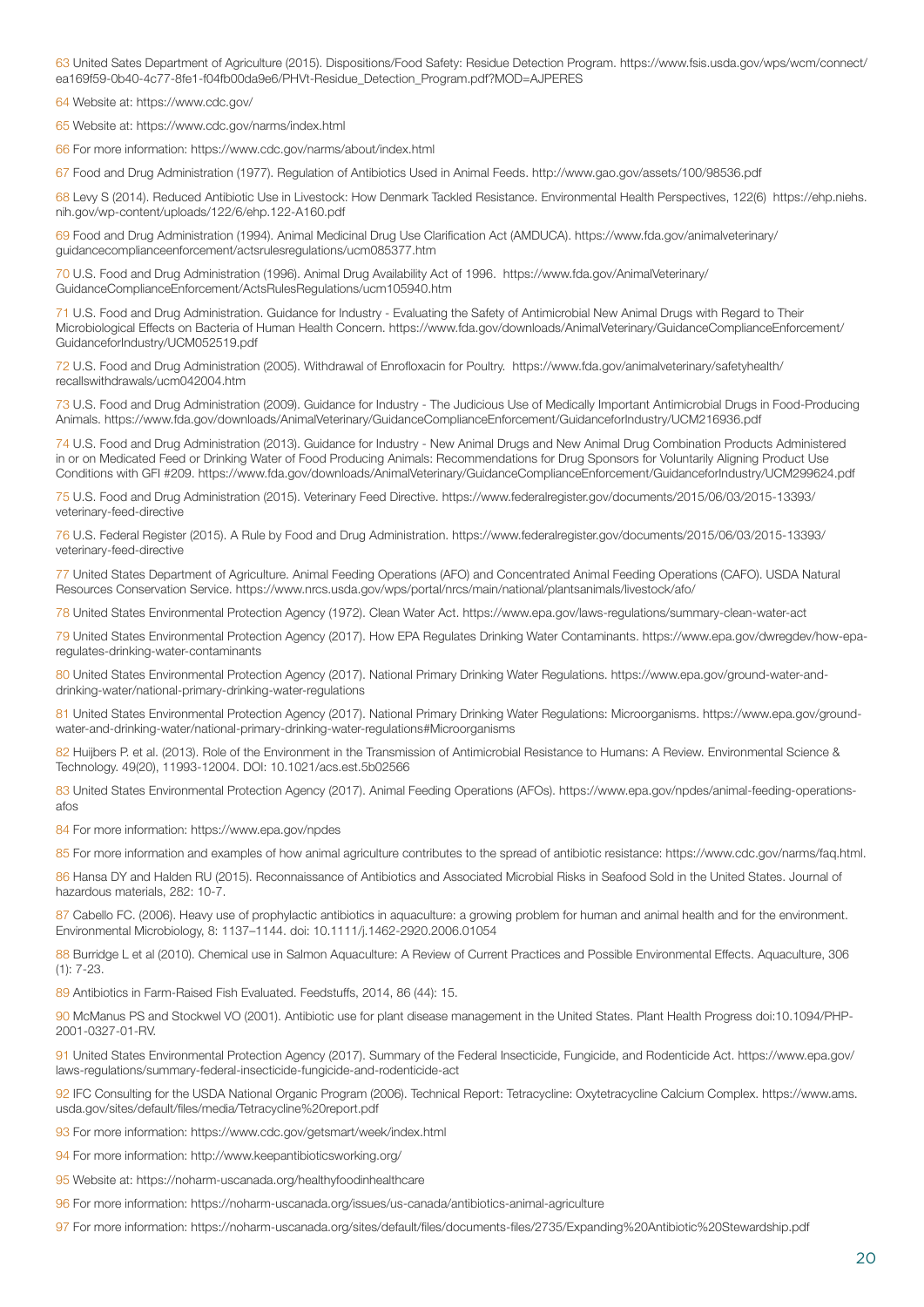98 For more information: https://noharm-uscanada.org/sites/default/files/documents-files/4010/Antibiotic%20Stewardship%20Toolkit\_5-2-16.pdf

99 Website at: https://noharm-uscanada.org/CCCAS

100 Website at: http://s-far.org/

101 Infectious Diseases Society of America (IDSA) (2017). Faces of Antimicrobial Resistance. http://www.idsociety.org/uploadedFiles/IDSA/FOAR/ FOAR%20Report%201-up%20final.pdf

102 For more information about the Yellow Card Initiative on Antibiotics: https://www.foedevarestyrelsen.dk/english/Animal/AnimalHealth/Pages/The-Yellow-Card-Initiative-on-Antibiotics.aspx

103 European Commission - DG health and Food Safety (2016). Final report of a fact-finding mission carried out in the Netherlands from 13 September 2016 to 20 September 2016 in order to gather information on the prudent use of antimicrobials in animals. DG(SANTE) 2016-8889 - MR. http:// ec.europa.eu/food/audits-analysis/act\_getPDF.cfm?PDF\_ID=12902.

104 For more information: https://www.england.nhs.uk/2016/03/antibiotic-overusage/

105 For more information: http://www.schoolfoodfocus.org/the-crau-standard/